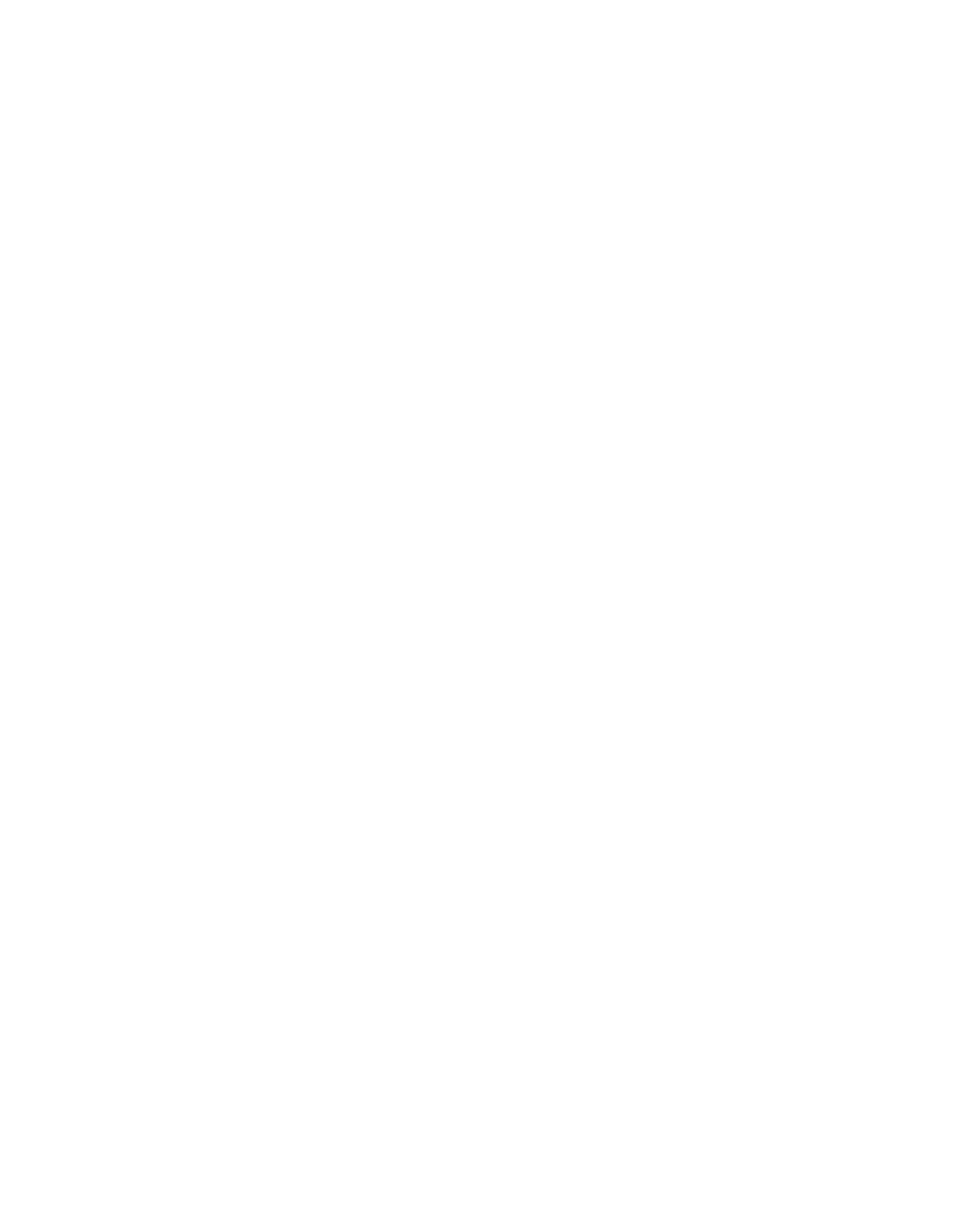**Using Low-level Aerial Surveys to Verify Air Photo Interpretation of Marbled Murrelet Nesting Habitat in Haida Gwaii**

A. Cober, F.L. Waterhouse, A.E. Burger, A. Donaldson, B. Smart, and P.K. Ott

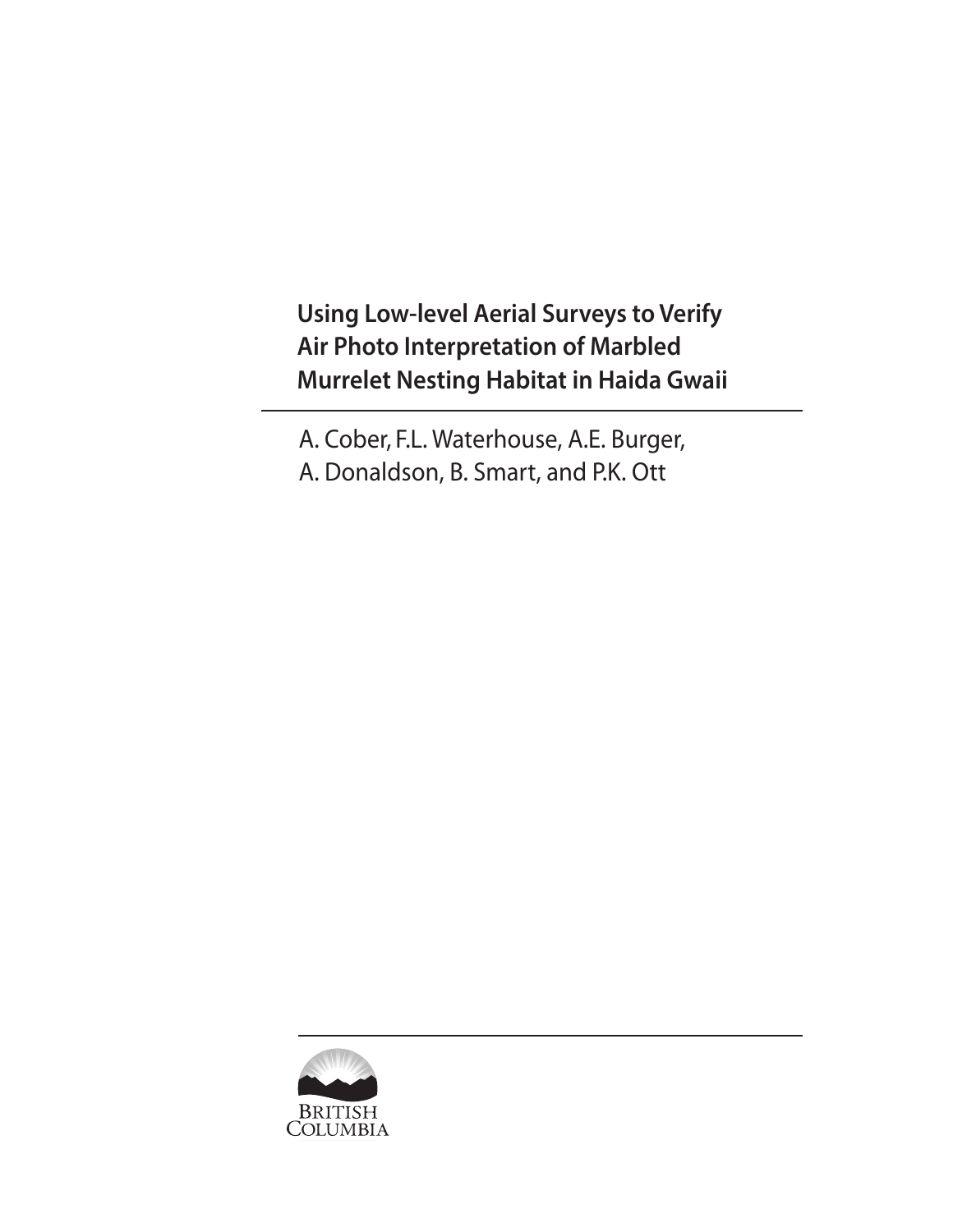The use of trade, firm, or corporation names in this publication is for the information and convenience of the reader. Such use does not constitute an official endorsement or approval by the Government of British Columbia of any product or service to the exclusion of any others that may also be suitable. Contents of this report are presented for discussion purposes only. Funding assistance does not imply endorsement of any statements or information contained herein by the Government of British Columbia. Uniform Resource Locators (urls), addresses, and contact information contained in this document are current at the time of printing unless otherwise noted.

#### **Library and Archives Canada Cataloguing in Publication**

Using low-level aerial surveys to verify air photo interpretation of marbled murrelet nesting habitat in Haida Gwaii / A. Cober ... [et al.].

(Technical report ; 070) Includes bibliographical references. Available also on the Internet. ISBN 978-0-7726-657-3

. Marbled murrelet--Habitat--British Columbia--Haida Gwaii--Classification. 2. Marbled murrelet--Nests--British Columbia--Haida Gwaii--Classification. 3. Aerial photography in forestry--British Columbia--Haida Gwaii. 4. Aerial surveys in forestry--British Columbia--Haida Gwaii. I. Cober, A. (Alvin), 953- II. British Columbia

QL696 C42 U84 2012 333.95'833 C2012-980072-4

(Technical report ; 070) Includes bibliographical references. Electronic monograph in PDF format. Issued also in printed form. ISBN 978-0-7726-6572-0

QL696 C42 U84 2012 333.95'833 C2012-980073-2

#### **Citation**

Cober, A, F.L. Waterhouse, A.E. Burger, A. Donaldson, B. Smart, and P.K. Ott. 202. Using low-level aerial surveys to verify air photo interpretation of marbled murrelet nesting habitat in Haida Gwaii. Prov. B.C., Victoria, B.C. Tech Rep 070.

www.for.gov.bc.ca/hfd/pubs/Docs/Tr/Tr070.htm

#### **Authors' affiliation**

Nanaimo, BC V9T 6E9

| A. Cober                            | A.E. Burger            | B. Sm           |
|-------------------------------------|------------------------|-----------------|
| B.C. Ministry of Forests, Lands and | Department of Biology  | Smart           |
| Natural Resource Operations         | University of Victoria | 8131 F          |
| $Box\ 39$                           | Victoria, BC v8w 3N5   | Halfn           |
| Queen Charlotte, BC vor 150         |                        |                 |
|                                     | A. Donaldson           | <b>P.K.</b> C   |
| F.L. Waterhouse                     | 4559 Morland Road      | B.C.            |
| B.C. Ministry of Forests, Lands and | Victoria, BC V9C 4E5   | Natur           |
| Natural Resource Operations         |                        | PO <sub>B</sub> |
| 2100 Labieux Road                   |                        | Victo:          |

lart t Forest Biomass Ltd. rances Road noon Bay, BC VON 1Y1

)tt Ministry of Forests, Lands and ral Resource Operations ox 9512, Stn Prov Govt Victoria, BC V8W 9C2

Copies of this report may be obtained from: Crown Publications, Queen's Printer PO Box 9452 Stn Prov Govt Victoria, BC v8w 9v7 1-800-663-6105 www.crownpub.bc.ca

For more information on Forest Science Program publications, visit our web site at: www.for.gov.bc.ca/scripts/hfd/pubs/hfdcatalog/index.asp

© 202 Province of British Columbia

When using information from this or any Forest Science Program report, please cite fully and correctly.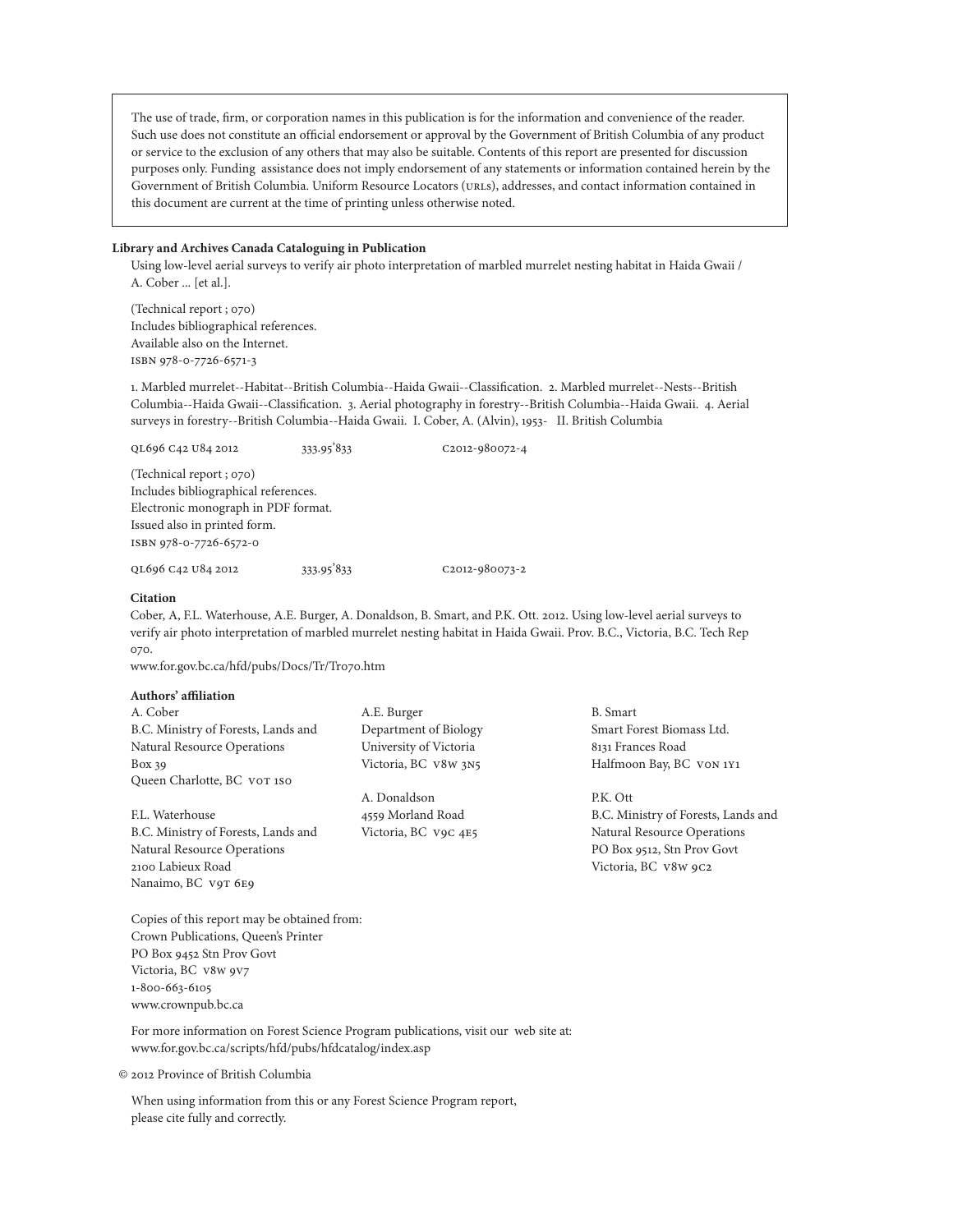Air photo interpretation (API) is widely used in British Columbia for assessing and mapping forest nesting habitat of the Marbled Murrelet (*Brachyramphus marmoratus*). For strategic land use planning in Haida Gwaii, the entire land base (approximately 1 million ha) has been mapped based on polygons assessed with API. The API method does not, however, detect microsite features in the forest canopy, especially the presence of mossy mats and other potential nest platforms, which are essential for murrelets to nest. This study was therefore undertaken to compare the API habitat quality classifications with those made by low-level helicopter surveys (aerial surveys), which focus on the canopy structure and the presence of potential nest platforms.

Both API and aerial surveys use standard protocols, tested in many parts of coastal British Columbia, and use the same six-class habitat-quality system (Nil to Very High). Our comparisons were made from 2004 through 2006 at 9 sites clustered in five regions of Haida Gwaii, representative of the common biogeoclimatic zones and subzones. All sites were within forest greater than 40 years old and we did not include areas expected to have Nil habitat quality class. At all sites, assessments were made at two spatial scales: small circular patches (100 m radius; 3.1 ha); and the surrounding polygons of relatively uniform forest (variable in size, but most from 5 to 100 ha). The original API mapping assessed only polygons but for this study we undertook a second, blind post-survey API assessment of both patches and polygons for the study sites. We found no statistically significant difference in the classifications produced by the original API mapping (two observers working independently) and the post-survey API (one observer doing all sites); 87% of the sites were classified the same.

There was no significant difference in the classifications made by the two aerial survey observers for three key habitat features (presence of large trees, potential nest platforms, and moss development). The overall habitat quality classifications made by the two observers were identical at 97.6% of sites for both patches and polygons. Training, experience, and discussion to reach consensus classifications while hovering over the site should provide consistent aerial surveys of murrelet nesting habitat.

The post-survey API showed no significant difference in habitat quality classification for patches and polygons (81% rated identically;  $n = 190$ ). Similarly, the aerial surveys showed no significant difference in habitat quality between patches and polygons (81% identical;  $n = 191$ ). Polygons, which can be assessed more rapidly and cheaply than patches by API or aerial surveys, are generally used for large-scale strategic planning and management. Assessment of patches or small forest stands with aerial surveys is useful in finer-scale operational management and selection of critical nesting habitat.

When we pooled data from all five study areas, we found significant predictive relationships between post-survey API and aerial survey classifications at both patch and polygon scales. Where differences existed they were symmetrical (i.e., neither method produced a systematic bias either way). For patches, aerial surveys classified 42% of the sites identically to API, 36% higher, and 22% lower. For polygons, aerial surveys classified 45% of the sites identically, 27% higher, and 28% lower than with API. We developed propor-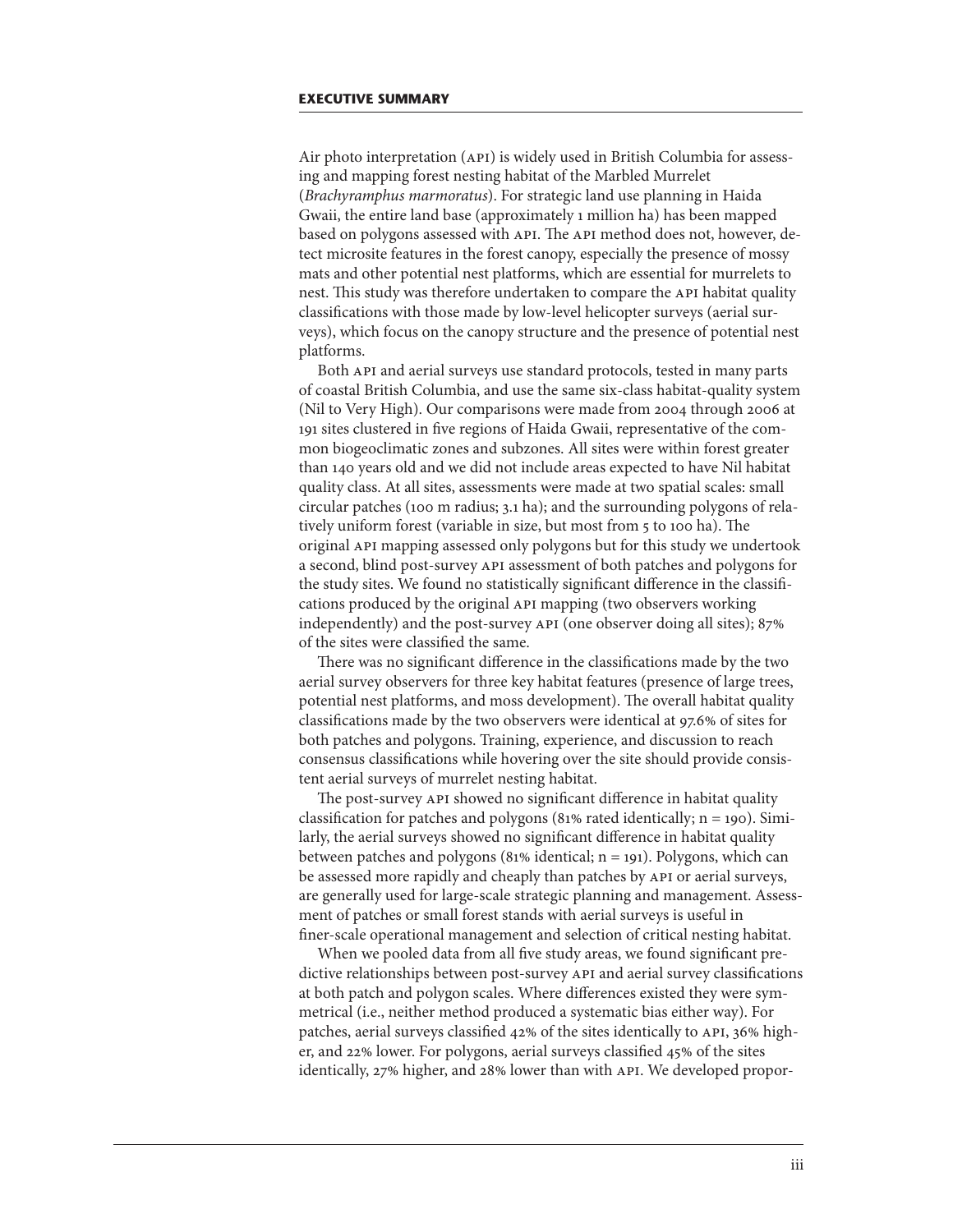tional odds models from the data to predict the probabilities of aerial survey classes from the post-survey and mapping API. The models suggest that the aerial survey classifications would be identical to those from API in 34–60% of sites and within one rank above or below in 82–94% of sites. This proportional odds model can be applied in land use management in Haida Gwaii to show the expected reliability of large-scale forest classifications based on API.

The Strategic Land Use Agreement (SLUA) and Land Use Objectives Order (LUOO) for Haida Gwaii include specific management objectives for the Marbled Murrelet, which are based on retention of areas with the higher-quality nesting habitats (usually simplified to 75% of the combined Class 1 [High] and 2 [Very High] habitats). Our study provides guidance in the reliability and applicability of the API-derived habitat map when setting landscape targets for retention of Marbled Murrelet nesting habitat. Our results are also useful in operational planning to meet those habitat targets when delineating Wildlife Habitat Areas (WHAs) or Forest Reserves. Aerial surveys can confirm habitat suitability and show if adjustments to Forest Reserves are needed to capture suitable nesting habitat; such adjustments are allowed under LUOO. Based on our results, areas classified as Very High should not need field confirmation (e.g., aerial surveys) but areas classified as High or Moderate by API might require such confirmation. Consideration of areas within the Moderate class could, if upgraded by aerial surveys, help achieve the LUOO targets and provide additional flexibility for trade-offs at the operational stage.

#### **ACKNOWLEDGEMENTS**

Funding for this project was provided by Parks Canada, Western Forest Products, the Province of British Columbia (Integrated Land Management Bureau of the Ministry of Agriculture and Lands, Ministry of Forests, and the Ministry of Environment). Ann Donaldson and Brian Smart produced the API maps verified in the project. Alvin Cober co-ordinated field sampling site selection, selected flight routes, and navigated, while Alan Burger and Louise Waterhouse undertook aerial survey assessments. Ann Donaldson provided post-survey API assessments of flown areas and Peter Ott, biometric support. We thank Greg Wiggins for assisting on some flights; Vancouver Island Helicopters for transport; and Doug Steventon, Monica Mather, and Dominique Sigg for reviewing an earlier draft of the report. We thank the dedication of the Haida Gwaii Community Planning Forum members who spent countless hours in meetings to provide their collective vision for a new ecosystembased management direction for Haida Gwaii. This vision was brought into sharp focus with the signing of the Strategic Land Use Agreement by the Council of the Haida Nation and the Province of British Columbia in December 2007.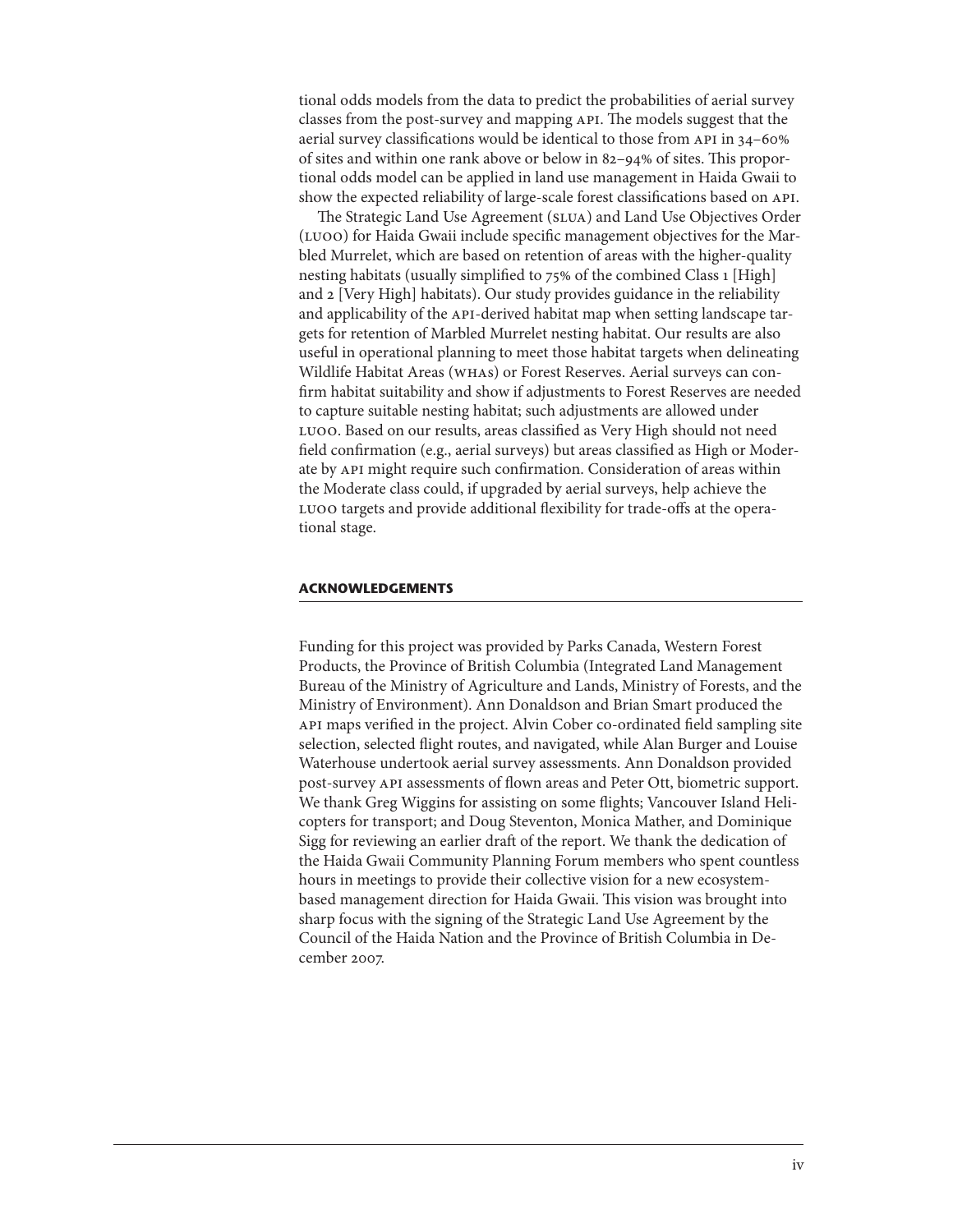### **CONTENTS**

| iii                                                                                                                                                                                                                                                                                                                       |                                                                                     |
|---------------------------------------------------------------------------------------------------------------------------------------------------------------------------------------------------------------------------------------------------------------------------------------------------------------------------|-------------------------------------------------------------------------------------|
|                                                                                                                                                                                                                                                                                                                           | iv                                                                                  |
|                                                                                                                                                                                                                                                                                                                           | $\mathbf{1}$                                                                        |
|                                                                                                                                                                                                                                                                                                                           | $\overline{2}$<br>$\overline{2}$<br>$\overline{4}$<br>$\overline{4}$<br>6<br>6<br>7 |
|                                                                                                                                                                                                                                                                                                                           | $\overline{7}$                                                                      |
| Comparison of Air Photo Polygon Classifications<br>Aerial Surveys - Coverage of Habitat Ranks<br>Aerial Surveys - Testing Observer Effect<br>Spatial Scale Effects - Patch Versus Polygon<br>Study Area Effects in Applying the Classifications<br>Comparisons Using Pooled Data from All Study Areas                     | $\overline{7}$<br>$\overline{7}$<br>8<br>9<br>9<br>11                               |
|                                                                                                                                                                                                                                                                                                                           | 12                                                                                  |
| The Need for Verification of Habitat Models and<br>Variability within the Two Methods<br>Spatial Considerations: Patch Versus Polygons<br>14                                                                                                                                                                              | 12<br>13                                                                            |
| Comparing Assessments Made with API and Aerial Surveys<br>14<br>Applications of the Methods in Haida Gwaii                                                                                                                                                                                                                |                                                                                     |
| 16                                                                                                                                                                                                                                                                                                                        |                                                                                     |
| 17<br>18                                                                                                                                                                                                                                                                                                                  |                                                                                     |
|                                                                                                                                                                                                                                                                                                                           |                                                                                     |
| <b>TABLES</b><br>Biogeoclimatic classifications and sample sizes of sites in the five<br>$\mathbf{1}$<br>regions that were sampled with aerial surveys in Haida Gwaii<br>Habitat classifications for potential Marbled Murrelet nesting<br>$\overline{2}$<br>habitat based on the air photo interpretation method and the | $\overline{\mathbf{3}}$                                                             |
| Number of patches and polygons in each air photo interpretation<br>3<br>habitat quality class that were assessed by aerial survey for each                                                                                                                                                                                | 5                                                                                   |
| 4 Percentage of aerial survey assessments that were identical<br>between two observers, or that differed from the final consensus<br>classification, for three structural variables and overall habitat                                                                                                                   | -8                                                                                  |
|                                                                                                                                                                                                                                                                                                                           |                                                                                     |
| 5 Counts of patches and polygons in a particular habitat quality<br>class determined by the post-survey air photo interpretation<br>method that were classified in a particular class by the aerial                                                                                                                       | 9                                                                                   |
| 10                                                                                                                                                                                                                                                                                                                        |                                                                                     |
| 6 Ordinal quasi-symmetry models applied to each study area,<br>and to the pooled data, for patches and polygons<br>11<br>Predicted probabilities of a patch or polygon falling into a<br>$\overline{7}$<br>particular aerial survey class relative to the class assigned by                                               |                                                                                     |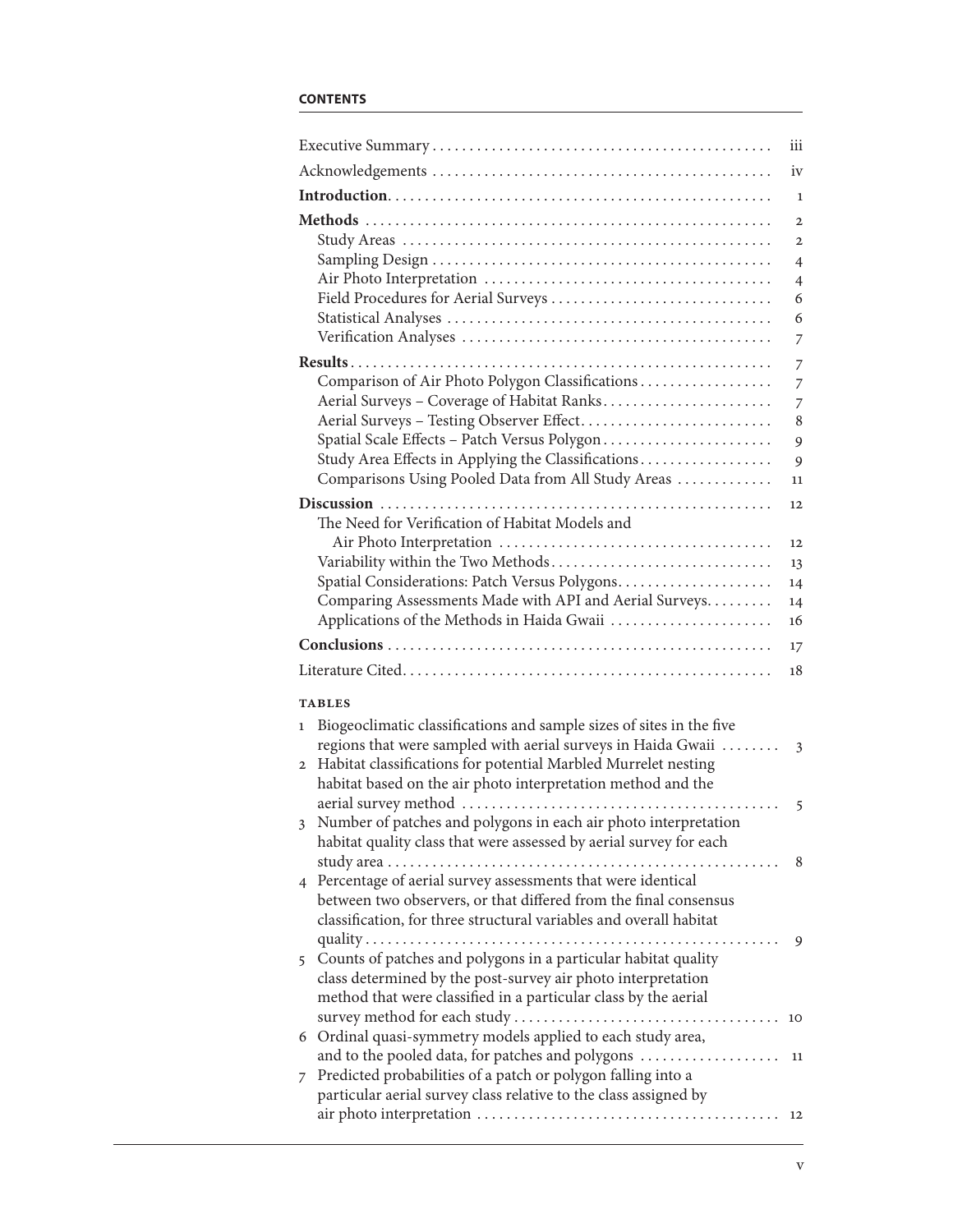# <span id="page-7-0"></span>**figure**

 Distribution of the five clusters of sites used for comparing the air photo interpretation and aerial survey assessments in Haida Gwaii.  $\dots$  3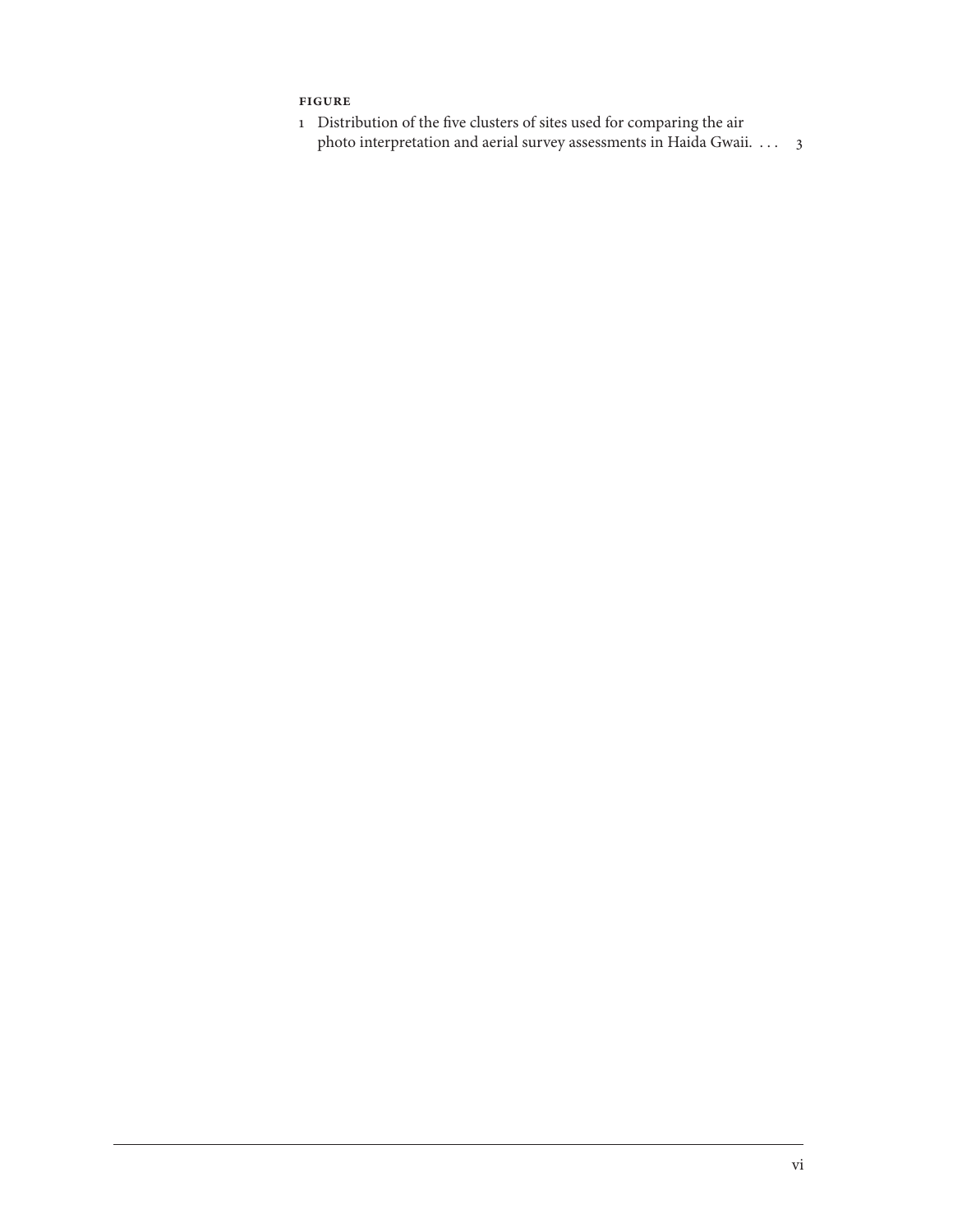<span id="page-8-0"></span>Coarse-scale habitat parameters used for strategic planning and mapping at large spatial scales do not always reliably capture the finer-scale micro-habitat features that are often essential for survival and breeding in a species. The data sets used for coarse-scale mapping often lack the fine-scale details. Verification should ensure that fine-scale micro-habitat features essential for the species' success are reliably selected by the coarser-scale mapping parameters. This is particularly important for species that have very specific micro-habitat requirements for key life stages, such as nesting in birds.

This study compares the classifications from two standard methods (air photo interpretation and low-level aerial surveys) widely used to assess and map the quality of forest nesting habitat of the threatened Marbled Murrelet (*Brachyramphus marmoratus*) in coastal British Columbia (Burger 2004; Burger et al. 2009). The Marbled Murrelet is a small seabird that usually nests high in the limbs of old seral conifers (Nelson 1997; Burger 2002). Loss of nesting habitat in these old forests is the principal reason for its designation as Threatened in Canada by the Committee on the Status of Endangered Wildlife in Canada (COSEWIC) (CMMRT 2003). The murrelet is also one of the scheduled species under the federal *Species At Risk Act* (SARA), is on the British Columbia provincial Blue List (species considered to be of special concern and at risk in British Columbia), and is one of the Identified Wildlife species within the British Columbia *Forest and Range Practices Act.*

Assessment of Marbled Murrelet nesting habitat using air photo interpretation (API) can be applied to forest stands or larger polygons; large tracts of coastal forest in British Columbia have been mapped using this relatively rapid and inexpensive method (Donaldson and Smart 2009; Donald et al. 200). The major limitation to API is that, with the scale of air photos used (typically 1:15 000), the micro-structure of the forest canopy cannot be assessed. In particular, the presence of potential nest platforms (defined as limbs, epiphyte mats or deformities with diameter  $>$  15 cm), which are essential for murrelet nests, cannot be detected. Low-level aerial surveys using helicopters have been used specifically to assess the availability of platforms, moss development, and canopy microstructure, in addition to other essential features such as tree size and canopy gaps, which can also be assessed from air photos. Standard protocols for both methods have been developed and tested (Burger et al. 2004; Donaldson 2004) using a common six-rank classification system (Burger 2004). Comparisons of the two methods are essential to verify the habitat quality assessments made by the more affordable API method and to allow adjustments to habitat mapping for strategic land use planning (Waterhouse et al. 2007, 2010; Donald et al. 2010).

Our study was done on the Haida Gwaii archipelago (formerly Queen Charlotte Islands), which supports  $16-27\%$  of the British Columbia breeding population of Marbled Murrelets (Burger 2002; Piatt et al. 2006). Identifying and mapping nesting habitat in Haida Gwaii are therefore a national priority for long-term management of this species. Reliable mapping of murrelet nesting habitat is specifically needed for the implementation of the Strategic Land Use Agreement for Haida Gwaii (Province of British Columbia 2007), signed by the Province of British Columbia and the Council of the Haida Nation. This agreement includes Management Objectives for Wildlife, and sets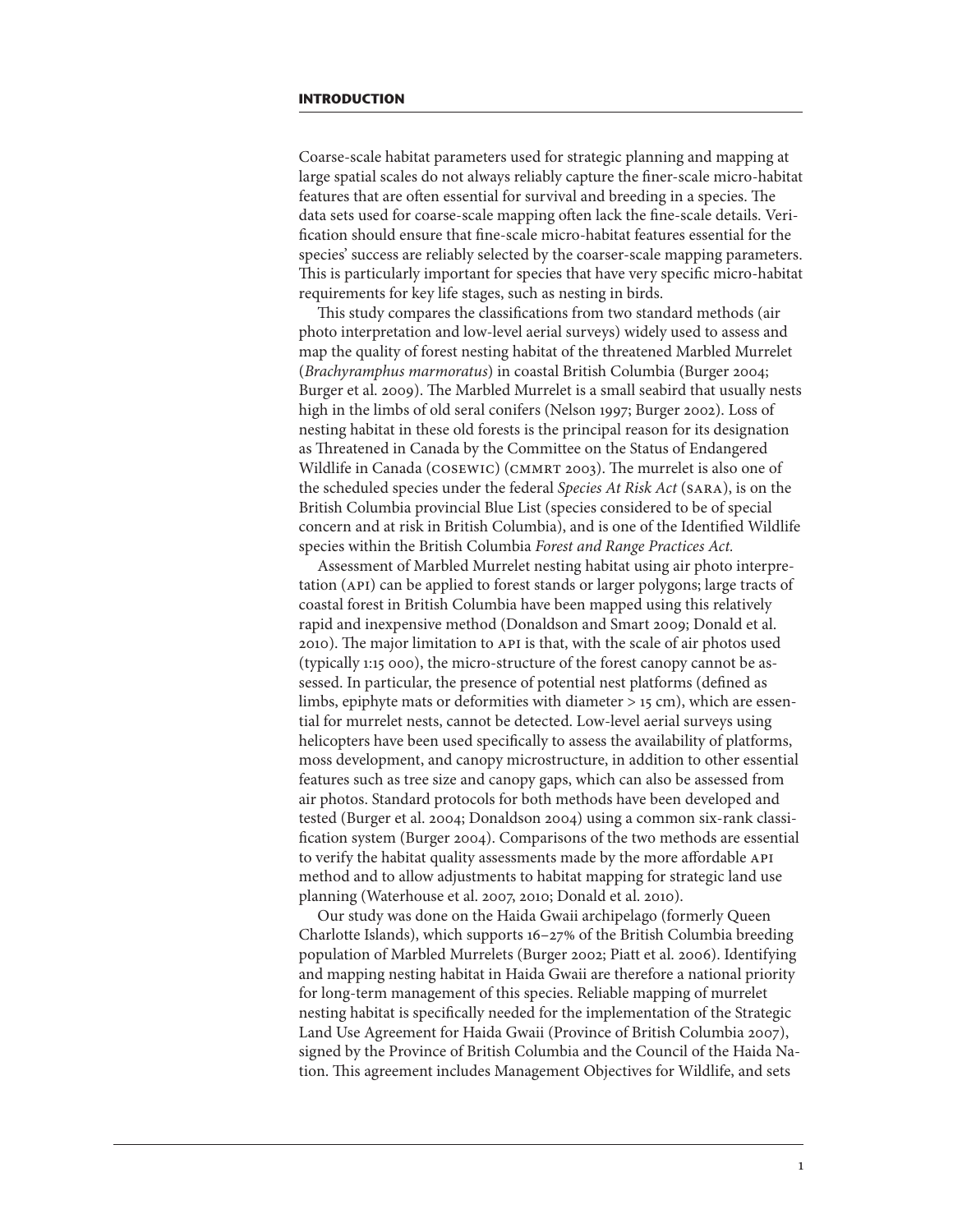<span id="page-9-0"></span>specific goals for the retention of likely Marbled Murrelet nesting habitat (details in the Discussion). To meet these requirements the British Columbia government endorsed the application of the air photo interpretation (API) protocol (Donaldson 2004). By 2006 the entire land base of Haida Gwaii (approximately 1 million ha) had been mapped based on polygons assessed with API.

The primary objective of this study was to determine the relationship between API and aerial survey habitat quality classifications in Haida Gwaii and thus infer strategic reliability of the API mapping. Although neither the air photo method nor the aerial survey method provides confirmation of actual nesting by murrelets, the existence of potential nest platforms and accessible canopy microstructure in large trees as assessed by aerial survey is considered to be a "best" indicator of likely nesting (Burger 2002; CMMRT 2003). If there is an acceptable level of agreement between the classifications of the two methods at the same sites, then using the widespread API mapping for strategic planning can be made with some confidence. Difference between the methods would indicate the need to adjust either or both of the methods, or confirm the need for continued aerial survey verification and not just reliance on API to identify habitat for inclusion in forest reserves.

#### **METHODS**

## **Study Areas** We sampled forested sites in five study areas in Haida Gwaii (Figure 1, Table 1), which were selected to cover the most common local biogeoclimatic units (Meidinger and Pojar [editors] 99). The biogeoclimatic units included the Coastal Western Hemlock Submontane Wet Hypermaritime variant (CWHwh); the CWH Montane Wet Hypermaritime variant (CWHwh2); the CWH Central Very Wet Hypermaritime variant (CWHvh2); and the Mountain Hemlock Wet Hypermaritime subzone (MHwh). These units are dominated by western hemlock (*Tsuga heterophylla*), Sitka spruce (*Picea sitchensis*), western redcedar (*Thuja plicata*), and yellow-cedar (*Chamaecyparis nootkatensis*), with mountain hemlock (*Tsuga mertensiana*) occurring in the higher-elevation MHwh (Green and Klinka 1994).

The Eden area on north-central Graham Island is entirely within the Skidegate Plateau but includes steep to gently rolling topography that is transitional into the lowlands. Louise Island is characterized by steep to gently rolling terrain with some flatter, poorly drained forested areas and is directly exposed to frequent southeasterly storms off Hecate Strait. The Naikoon area on the northeast corner of Graham Island is entirely within the Queen Charlotte Lowlands with areas of flat, poorly drained forests interspersed with extensive wetland complexes. The Tlell area is entirely within the centre of the Skidegate Plateau in steep to gently rolling terrain. The West Coast area is at the western entrance to Skidegate Channel that separates Graham and Moresby Islands, and was the focus of an earlier study that located Marbled Murrelet nests using telemetry (Manley et al. 200). The area is characterized by steep terrain and small incised valleys, high precipitation, and exposure to storms off the Pacific Ocean.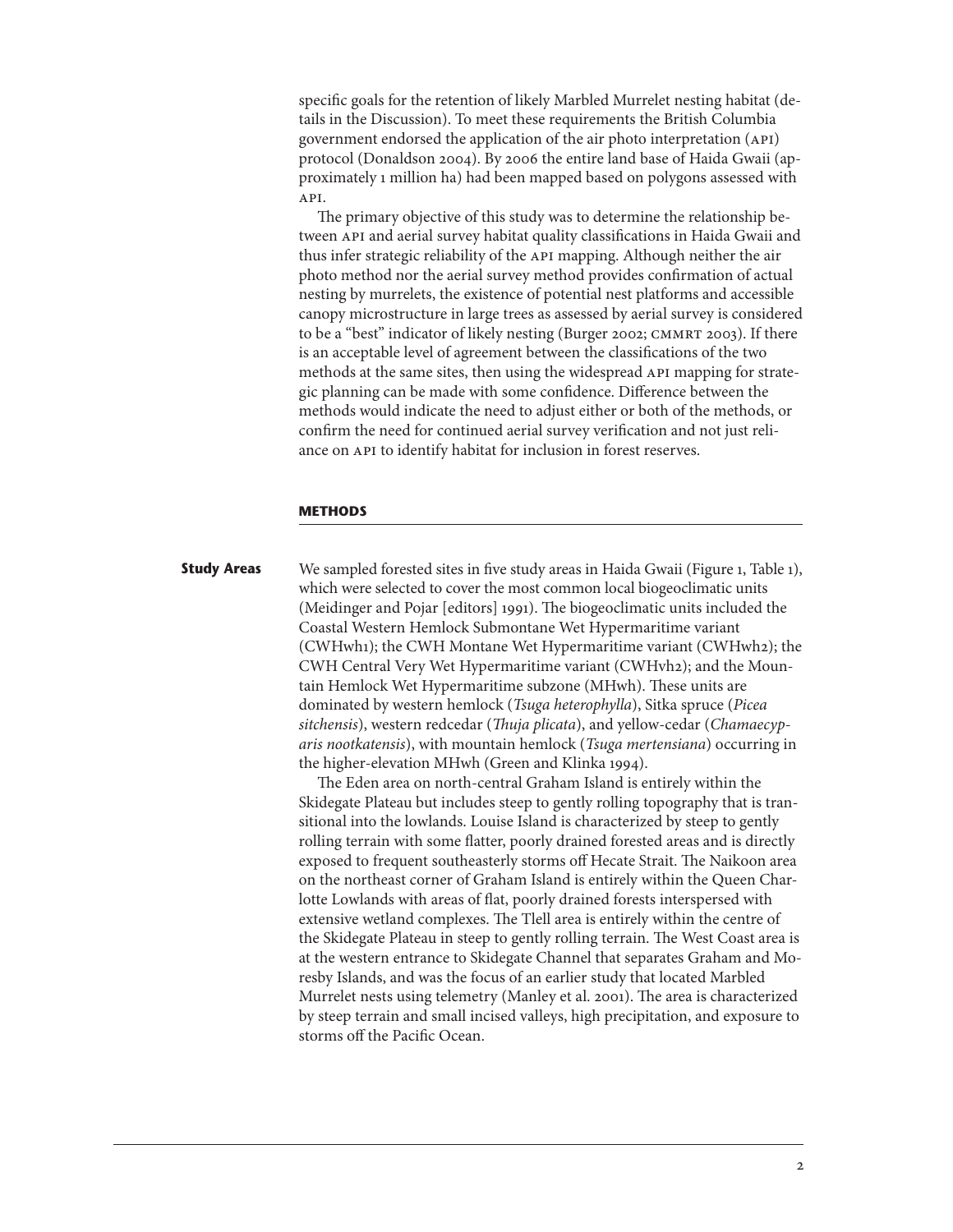<span id="page-10-0"></span>

Figure 1 *Distribution of the five clusters of sites used for comparing the air photo interpretation and aerial survey assessments in Haida Gwaii.*

| TABLE 1 Biogeoclimatic classifications and sample sizes of sites in the five regions that were sampled with |  |  |  |  |  |
|-------------------------------------------------------------------------------------------------------------|--|--|--|--|--|
| aerial surveys in Haida Gwaii                                                                               |  |  |  |  |  |

| Survey area       | Biogeoclimatic<br>units <sup>a</sup>                   | Area (ha)<br>of study area | No. of sites<br>surveyed | Year<br>surveyed |
|-------------------|--------------------------------------------------------|----------------------------|--------------------------|------------------|
| Eden              | CWHwh1, CWHwh2,<br>MHwh1, MHwh2,<br>CWH <sub>vh2</sub> | 27 600                     | 12                       | 2004             |
| Louise Island     | CWHwh1, CWHwh2,<br>MHwh <sub>2</sub>                   | 27 350                     | 50                       | 2005 & 2006      |
| Naikoon           | CWHwh1                                                 | 35 300                     | 43                       | 2006             |
| Tlell             | CWHwh1, CWHwh2,<br>MHwh <sub>2</sub>                   | 35 400                     | 45                       | 2006             |
| <b>West Coast</b> | CWHyh2, CWHwh1,<br>CWHwh2, MHwh1,<br>MHwh <sub>2</sub> | 88 200                     | 41 <sup>b</sup>          | 2005 & 2006      |
| Total             |                                                        | 213 850                    | 191                      |                  |

a Biogeoclimatic unit as per BEC Version  $7$  (the current version—released 2008/03/31).

b At one site the patch was assessed (ranked Very High) but the polygon overlooked.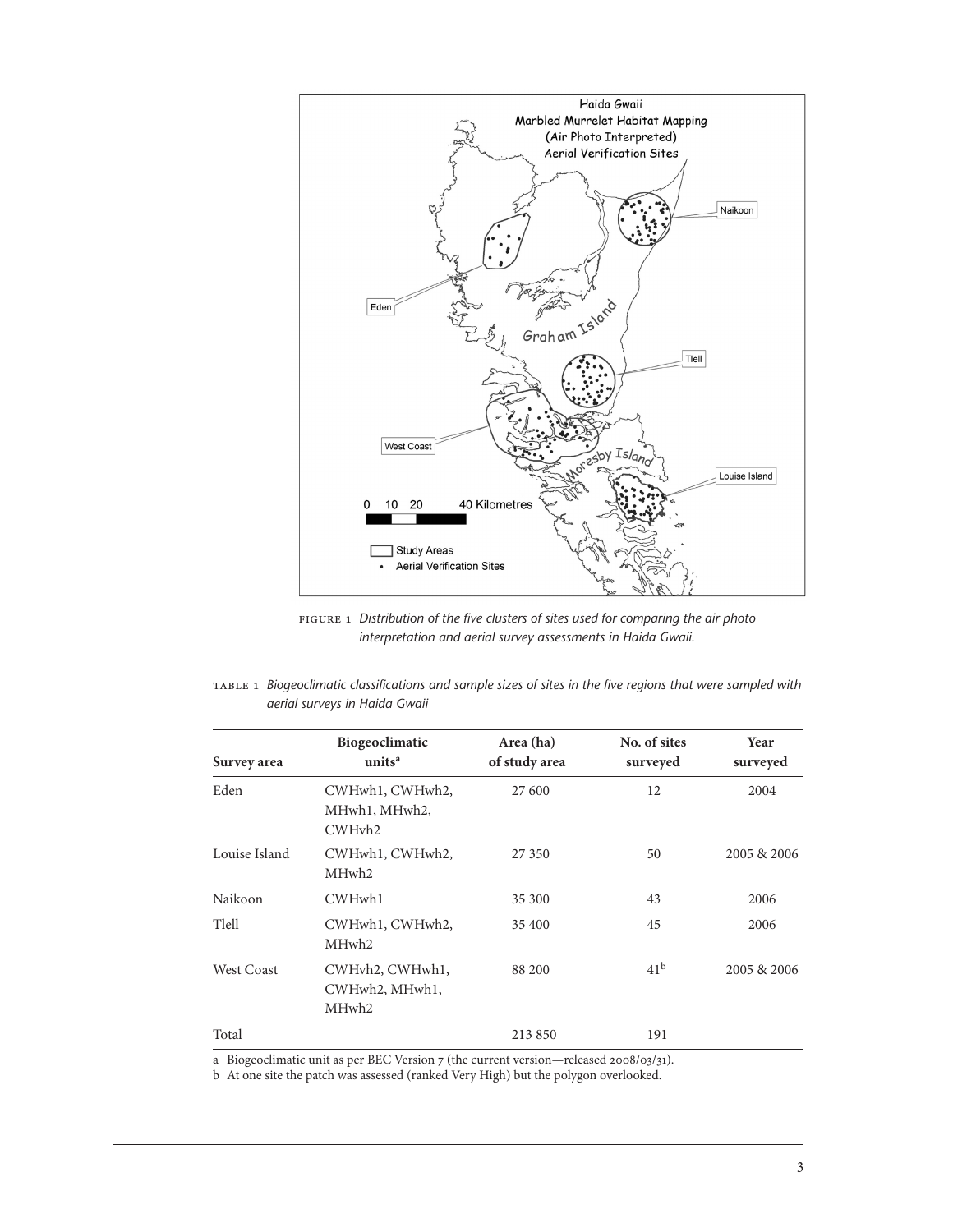<span id="page-11-0"></span>**Sampling Design** Although both air photo and aerial survey methods use a six-level classification (Burger 2004), we tested only the air photo habitat quality classes Very High to Very Low. We did not test Nil areas or areas classed as Very Low with forest ages less than 40 years old, as previous work showed very low likelihood of these areas having suitable habitat in Haida Gwaii and elsewhere in British Columbia (Waterhouse et al. 2007, 2009). To minimize costly helicopter flight time, we concentrated sampling within the five study areas (Figure 1). Our initial surveys were made at 12 sites in the Eden area in 2004 and we lacked funding to expand our sample in this area in later years. In 2005 and 2006 our goal was to do surveys at 50 sites in each of the other four areas. Here we used a stratified random sampling approach within each study area to have comparable numbers of sites in each of the top five air photo habitat classes.

> Following Waterhouse et al. (2009), we assessed habitat at each site in both a small patch (circular, centred on the pre-determined GPS location, 100 m radius, 3.4 ha; hereafter referred to as a patch) and the larger surrounding polygon, which had relatively homogeneous forest structure (variable sizes but most from 5 to 100 ha; hereafter referred to as a polygon). We assessed polygons so that we could directly interpret the aerial survey results relative to the current API polygon mapping (see below). Benefits of testing at the patch scale included that the quality of smaller patches may be masked in averaged assessments of larger polygons (Waterhouse et al. 2007, 2009); any potential area-related bias (smaller vs. larger polygons) is avoided using a standard 100 m radius circle (Waterhouse et al. 2002); and the results can be interpreted relative to other research (e.g., Waterhouse et al. 2007, 2008, 2009, 200; Donald et al. 200).

> In the Eden area our sample sites were randomly placed in polygons overlapping sites proposed for logging operations. In other areas sites were selected by first dividing up the area into the five habitat classes, based on air photo interpretation, and then randomly selecting locations within each of these five strata. Candidate polygons had to be at least 50% within the border of a study area (see Figure 1) and large enough to enclose the 100 m radius circle used for the patch assessments. Within each randomly selected polygon the centre of each 100 m radius circular patch was manually located in the approximate centre of the polygon and entirely covered by the polygon (this step was omitted for the West Coast sites sampled in 2005 and some of these polygons potentially had small proportions with more than one forest type this was not thought to affect the verification). Before the aerial surveys we ensured that there had been no recent harvesting within the selected polygons. Post-sampling, we reviewed the match between air photo and aerial survey site locations and eliminated sites that straddled two or more polygons or had poor alignment between the locations of the two methods.

**Air Photo Interpretation**

Air photo interpretation (API) was undertaken in two phases. First, API mapping was undertaken by two experienced interpreters (A. Donaldson and B. Smart), each mapping different portions of Haida Gwaii and then amalgamating these areas into one seamless map. The mapping API used polygons delineated on Forest Cover (FC) maps, in the same way the method is used with Vegetation Resource Inventory (VRI) maps (Donaldson and Smart 2009). Habitat quality was assessed from hard-copy air photos using stereoscopes for 3D visualization following the standard protocol (Donaldson 2004;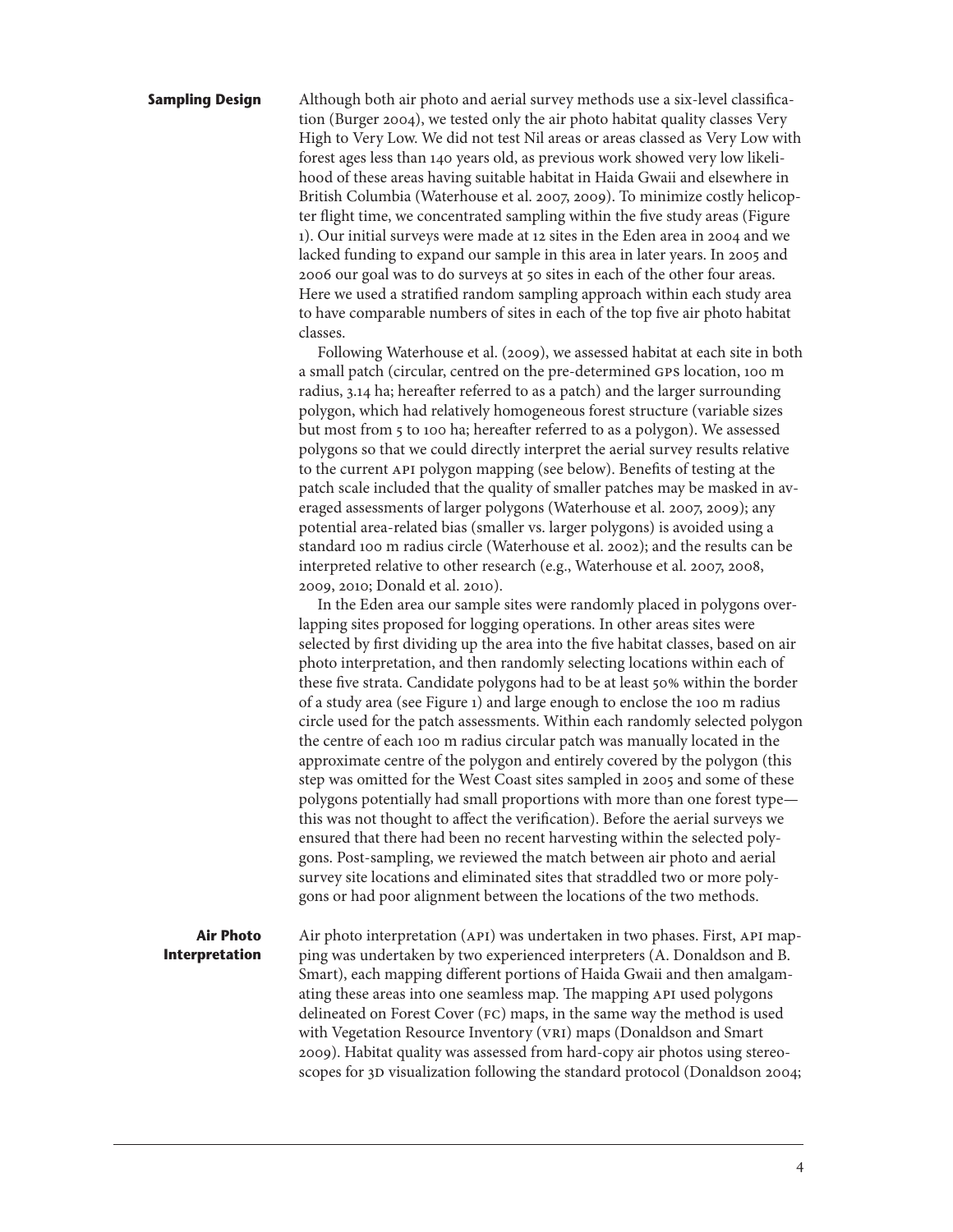Donaldson and Smart 2009). During this process FC polygons were split if API showed habitat differences. The habitat quality ranks and criteria are summarized in Table 2 and details are available in Donaldson (2004).

Because the API mapping used only polygons and not the smaller patches, a second more localized API re-assessment was done by one of the original interpreters (A. Donaldson) using hard-copy air photos (hereafter referred to as post-survey API). Although this API assessment was done after the aerial surveys, the interpreter worked blind (i.e., did not know the results of the aerial survey assessments). The post-survey API data allowed comparisons with aerial surveys at both the patch and polygon scales. Also, using one interpreter removed potential variations in assessments caused by observer effects.

The original API map was used to stratify sampling for the aerial survey work, except for the 2004 Eden and 2005 West Coast study areas that had not been API mapped at the time of the aerial surveys. In the Eden area sites were first assessed by aerial survey as part of a separate study and those sites where locations could be verified were used in this report. For the West Coast area aerial survey sites were randomly distributed within forest aged 40 years or older. The full set of project air photos and typed hard-copy maps are archived with the B.C. Ministry of Forests, Lands and Natural Resource Operations in Queen Charlotte City.

| TABLE 2 Habitat classifications for potential Marbled Murrelet nesting habitat based on the air photo interpretation |
|----------------------------------------------------------------------------------------------------------------------|
| method (Donaldson 2004) and the aerial survey method (Burger et al. 2004)                                            |

| <b>Class</b> | Air photo interpretation (API) method <sup>a</sup>                                                                                                                                                                | Aerial survey method <sup>b</sup>                                                                                                                                                 |
|--------------|-------------------------------------------------------------------------------------------------------------------------------------------------------------------------------------------------------------------|-----------------------------------------------------------------------------------------------------------------------------------------------------------------------------------|
| Very High    | Forest > 28 m tall and $\geq$ 250 years old.<br>Abundant large trees and large crowns,<br>and excellent canopy structure; best<br>habitat in study area.                                                          | 51-100% of area characterized by high-quality<br>attributes, including large trees (usually > 28 m),<br>platform trees, mossy pads, and higher canopy and<br>vertical complexity. |
| High         | Forest > 28 m tall and $\geq$ 250 years old.<br>Common and widespread large trees, very<br>good canopy structure.                                                                                                 | 26-50% of area characterized by high-quality<br>attributes (explained above).                                                                                                     |
| Moderate     | Forest usually 19.5-28 m tall and forest<br>cover > 140 years old, large trees with good<br>crowns present but patchy distribution.                                                                               | 6-25% of area characterized by high-quality attributes<br>(explained above).                                                                                                      |
| Low          | Forest generally $> 19.5$ m tall or forest<br>cover > 140 years old, patchy and sparse<br>large trees; poor canopy structure. Poor<br>site not expected to provide significant<br>numbers of potential platforms. | 1–5% of area characterized by high-quality attributes<br>(explained above).                                                                                                       |
| Very Low     | Stands generally < 140 years old and<br>< 19.5 m tall, large trees and complex<br>canopy structure sparse or absent.<br>Nesting unlikely.                                                                         | $~1\%$ of area characterized by high-quality attributes<br>(explained above).                                                                                                     |
| Nil          | Non-forested. All key habitat features<br>absent. Nesting highly unlikely.                                                                                                                                        | 0% of attributes                                                                                                                                                                  |

a Key variables considered in API classification include tree height, canopy complexity, vertical complexity, and crown closure (see Donaldson 2004 for details).

b Key variables considered in aerial survey classification include percentage of canopy trees > 28 m tall, percentage of canopy and emergent trees with potential nest platforms, percentage canopy trees with obvious mossy pads, canopy cover, vertical forest complexity, topographic complexity, slope grade, and slope position (see Burger et al. 2004 for details).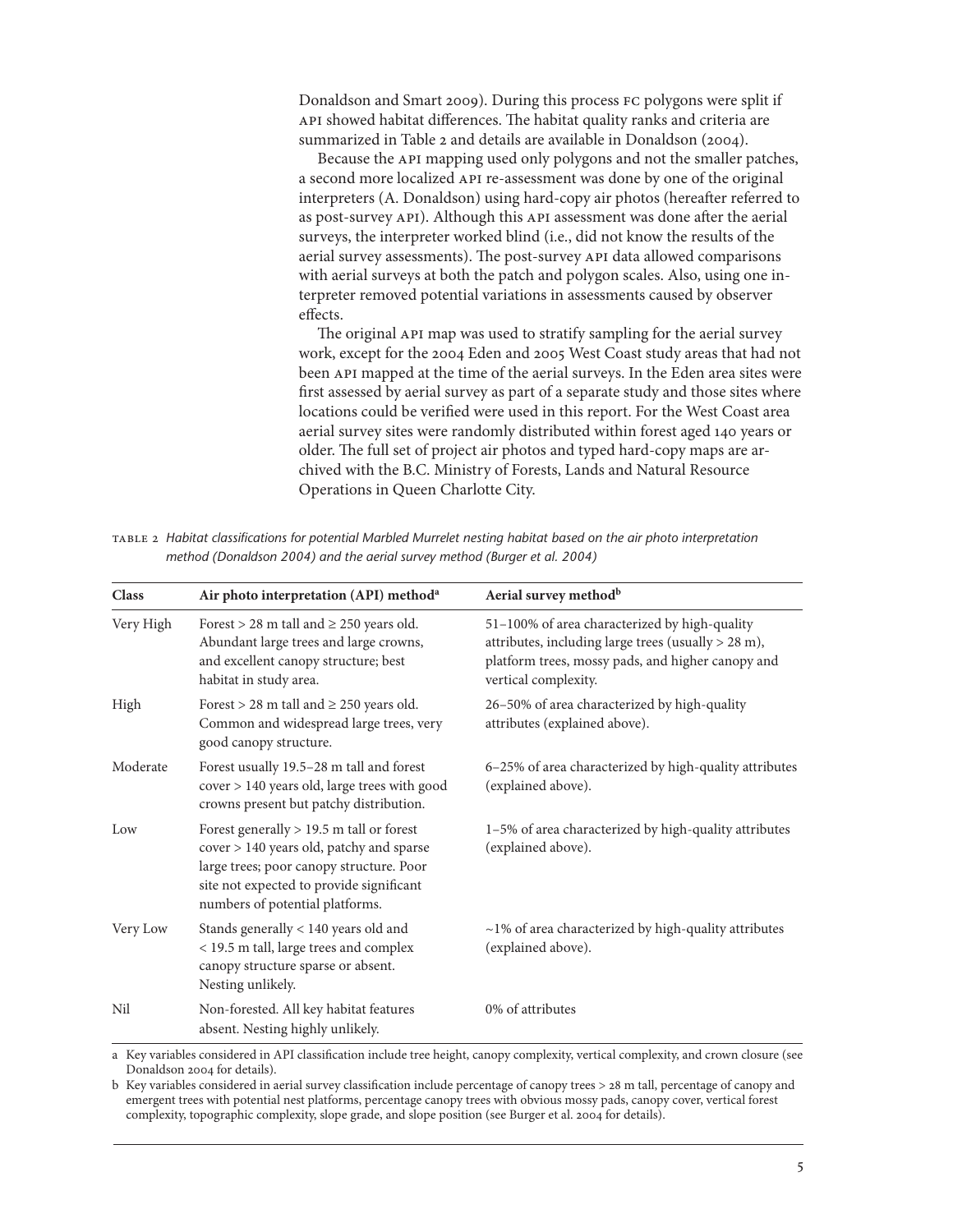<span id="page-13-0"></span>

| <b>Field Procedures for</b><br><b>Aerial Surveys</b> | We used a Bell 206 Long Ranger helicopter for all aerial surveys, and followed<br>the standard protocol of Burger et al. (2004). A field co-ordinator/navigator<br>(A. Cober) sitting in the front of the helicopter used a combination of<br>1:20 000 maps, air photos, and GPS co-ordinates to locate each site. GPS sur-<br>vey points were pre-loaded into an iPAQ PDA running ArcPad 6.03 and<br>real-time positions were provided by a Garmin GPSMAP 76. Two biologists<br>(L. Waterhouse and A. Burger) with extensive experience in this method as-<br>sessed the habitat (e.g., Waterhouse et al. 2007, 2009). The helicopter circled<br>slowly around each site for 3-5 minutes. Digital photos and video were col-<br>lected at all sites and are archived with the B.C. Ministry of Forests, Lands<br>and Natural Resource Operations in Nanaimo and Queen Charlotte City.<br>Sites were assessed blind; the observers did not know the API ranking. All<br>variables recommended by the protocol were recorded (Burger et al. 2004)<br>including the overall habitat quality for both the patch and the larger polygon<br>surrounding the patch (Table 2). In 2006, to test for observer effects, the two<br>observers first recorded their assessments for each parameter separately with-<br>out discussion, and then conferred with each other to reach a consensus on<br>the assigned class before leaving the site.                                                                                                                                                                                                                                                                                                                                                                                                                                                                                                                                                                                                                                                                                                                                                                                                                                                                                                                                                                                                                                                                                           |
|------------------------------------------------------|---------------------------------------------------------------------------------------------------------------------------------------------------------------------------------------------------------------------------------------------------------------------------------------------------------------------------------------------------------------------------------------------------------------------------------------------------------------------------------------------------------------------------------------------------------------------------------------------------------------------------------------------------------------------------------------------------------------------------------------------------------------------------------------------------------------------------------------------------------------------------------------------------------------------------------------------------------------------------------------------------------------------------------------------------------------------------------------------------------------------------------------------------------------------------------------------------------------------------------------------------------------------------------------------------------------------------------------------------------------------------------------------------------------------------------------------------------------------------------------------------------------------------------------------------------------------------------------------------------------------------------------------------------------------------------------------------------------------------------------------------------------------------------------------------------------------------------------------------------------------------------------------------------------------------------------------------------------------------------------------------------------------------------------------------------------------------------------------------------------------------------------------------------------------------------------------------------------------------------------------------------------------------------------------------------------------------------------------------------------------------------------------------------------------------------------------------------------------------------------------------------------------------------|
| <b>Statistical Analyses</b>                          | Before comparing the two habitat classification methods (API and aerial sur-<br>veys) we tested for factors that might affect these comparisons, including:<br>differences between approaches used by interpreters to classify air photo<br>polygons, observer effects for aerial surveys, and spatial scale effects (patches<br>compared to polygons). We used $\alpha$ = 0.05 as our level of statistical signifi-<br>cance (Zar 1996) and undertook analyses in SAS 9.1.3 (SAS Institute Inc.<br>2004) or JMP 7.02 (SAS Institute Inc. 2007).<br>At the polygon scale, sites were classed by interpreters at different times<br>and with different methods (see above). We expected variation among the<br>classifications of sites due to different processes and sources of air photos but<br>not to a statistically significant degree. We tested degree of agreement using<br>the Kappa statistic $(x, \text{range of } o-1; \text{Cohen } 1960)$ where full agreement equals<br>1 and no agreement o. We tested asymmetry of disagreement using the ordi-<br>nal quasi-symmetry model of Agresti (1996). If classes assigned to polygons<br>differed significantly between the API mapping and the post-survey API<br>(using hard copy), our strategic management interpretations using the API<br>map might need revisions.<br>If observers strongly differ in their classification of habitat quality, our ca-<br>pacity to detect differences between the air photo and the aerial survey<br>classifications would be diminished (i.e., if differences between observers ex-<br>ceeded differences between methods). We could not compare differences<br>between air photo interpreters for the initial polygon assessments (as dis-<br>cussed above), and avoided observer differences by using only one interpreter<br>for the post-survey API. In the aerial survey protocol, the final habitat quality<br>class assigned to the patch or polygon is mutually agreed upon by two ob-<br>servers to reduce individual bias (e.g., Waterhouse et al. 2007, 2009). To test<br>for observer effects we used the sign test (Zar 1996) to compare the individu-<br>al ranks independently assigned to forest stands by each observer with the<br>final consensus rank.<br>If patches and polygons do not differ in habitat quality assignment then<br>the verification analyses (verifying API assessments with aerial surveys) at<br>one scale could be extrapolated to habitat classified at either scale. Therefore, |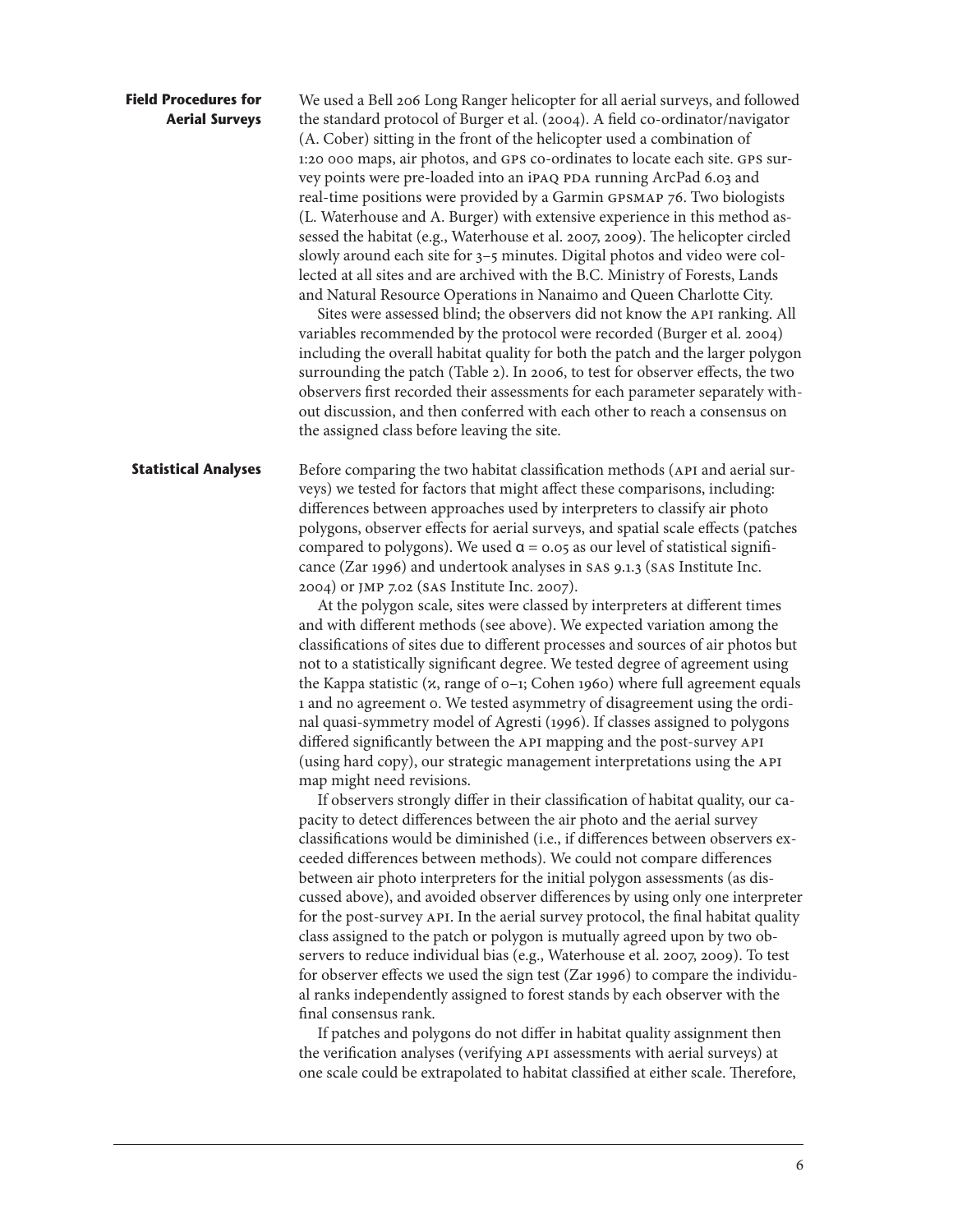we tested degree of agreement (Kappa) and asymmetry of disagreement (ordinal quasi-symmetry model) for assessments of patches compared to polygons; this was done for both API and aerial survey methods.

<span id="page-14-0"></span>**Verification Analyses** For the verification analyses we used two approaches to compare habitat quality classifications made by API and aerial surveys. First, we tested if habitat quality assigned by API was significantly under- or over-represented compared to that assigned by aerial survey class (ordinal quasi-symmetry model). Second, we examined the relationship between the ordinal rankings of the aerial survey classes and the air photo classes using proportional odds logistic regression (Agresti 1996).

> We applied the ordinal quasi-symmetry model to each study area and for the overall pooled data from all areas. The underlying data for these models are a square two-way contingency table having the air photo classes as rows, and the identical aerial survey classes as columns. We compared whether the two different methods (API and aerial surveys) assigned sites at either scale (patches or polygons) to the same habitat class. A large positive or negative value of beta (ß) indicates that the table is asymmetrical, and that the two marginal distributions are dissimilar ( $\beta$  = 0 implies symmetry). The probability that a site (patch) will be assigned to an aerial survey class that is *x* levels higher in quality than the air photo interpretation class is the exp(*x*ß) times the probability that the site will be assigned to an air photo interpretation class that is  $x$  levels higher in quality than the aerial survey class.

Next, using the pooled study area site data only we applied the proportional odds logistic regression model (Agresti 996) to determine if a class assigned by API can predict a class assigned by the aerial survey method (Waterhouse et al. 2007). Preliminary tests showed that the model had a poor fit when applied separately to study areas because of low sample sizes. We therefore pooled data from all study areas and developed a single model for Haida Gwaii.

#### **RESULTS**

| <b>Comparison of Air</b><br><b>Photo Polygon</b><br><b>Classifications</b> | We tested if the overall habitat quality classifications differed significantly<br>between the API mapping and the API post-survey re-assessment applied to<br>polygons. Both methods used hard-copy photos. There was strong agreement<br>between the two assessments ( $n = 189$ ; $\alpha = 0.84$ , SE = 0.03) with 165 (87%)<br>sites classed the same. For the 24 sites that differed, asymmetry of<br>disagreement was found ( $\ddot{b}$ = -3.13, SE = 1.02, X <sup>2</sup> = 26.34, P = < 0.01) with 96%<br>of these sites classed lower by the post-survey API re-assessment compared to<br>the original API mapping. |
|----------------------------------------------------------------------------|--------------------------------------------------------------------------------------------------------------------------------------------------------------------------------------------------------------------------------------------------------------------------------------------------------------------------------------------------------------------------------------------------------------------------------------------------------------------------------------------------------------------------------------------------------------------------------------------------------------------------------|
| <b>Aerial Surveys</b><br>- Coverage of Habitat<br><b>Ranks</b>             | We achieved 95% (178) of our target of 200 aerial survey samples for four<br>study areas (Louise Island, Naikoon, Tlell, West Coast; Table 3). Weather and<br>flight timing prevented sampling at a few sites and we eliminated a further six<br>sites because of problems with reliable locations. We were unable to provide<br>additional surveys in Eden to achieve the sampling target in that study area.                                                                                                                                                                                                                 |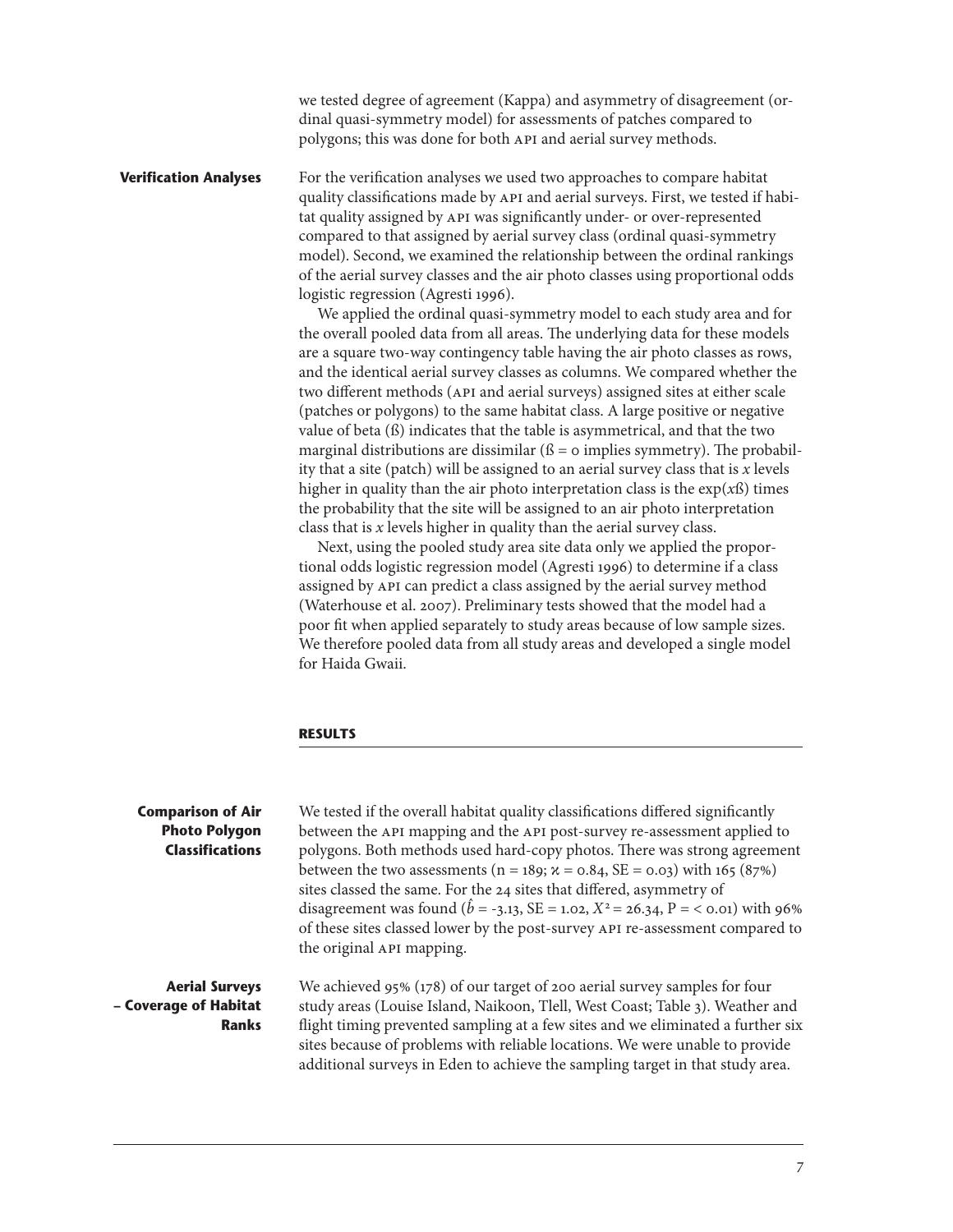<span id="page-15-0"></span>Overall, four patches and two polygons associated with these patches scored Nil on aerial survey. These were characterized as Non-Productive Brush on post-API assessment or were observed to have had recent windthrow that occurred subsequent to the date of the air photos. Although it was unlikely that about 1% of trees at these sites provided platforms (the criteria for Very Low habitat), we pooled these with the Class 5 Very Low to enable us to maintain the structure for the quasi-symmetry model and for consistency kept these changes throughout the analyses.

Our aerial survey planning used the mapped API ranks to determine stratified sampling across the habitat classes. The asymmetrical downgrading of habitat quality ranks between the pre-survey API mapping and post-survey API at 23 sites, described above, led to somewhat uneven aerial survey sampling across the post-survey API classes (Table 3). This was particularly evident in the Naikoon area, where we dropped some of the Very High sites due to shortage of helicopter time, and downgrading of polygons and patches in the post-survey API contributed to under-representation of the Very High class. Overall though, our sampling provided reasonable coverage of all five of the API classes of interest.

Table 3 *Number of (a) patches and (b) polygons in each air photo interpretation (API) habitat quality class that were assessed by aerial survey for each study area*

|             |                   | Air photo classes (post-survey API) |      |                |              |                 |                 |  |  |  |
|-------------|-------------------|-------------------------------------|------|----------------|--------------|-----------------|-----------------|--|--|--|
| Scale       | Study area        | Very High                           | High | Moderate       | Low          | <b>Very Low</b> | <b>Total</b>    |  |  |  |
| (a) Patch   |                   |                                     |      |                |              |                 |                 |  |  |  |
|             | Eden              | 1                                   | 7    | $\overline{4}$ | $\Omega$     | $\mathbf{0}$    | 12              |  |  |  |
|             | Louise Island     | 9                                   | 8    | 12             | 10           | 11              | 50              |  |  |  |
|             | Naikoon           | $\theta$                            | 13   | 10             | 12           | 8               | 43              |  |  |  |
|             | Tlell             | $\overline{4}$                      | 16   | 8              | 7            | 10              | 45              |  |  |  |
|             | <b>West Coast</b> | 6                                   | 11   | 11             | 7            | 6               | 41              |  |  |  |
|             | Total             | 20                                  | 55   | 45             | 36           | 35              | 191             |  |  |  |
| (b) Polygon |                   |                                     |      |                |              |                 |                 |  |  |  |
|             | Eden              | 1                                   | 9    | $\overline{2}$ | $\mathbf{0}$ | $\mathbf{0}$    | 12              |  |  |  |
|             | Louise Island     | 9                                   | 7    | 13             | 11           | 10              | 50              |  |  |  |
|             | Naikoon           | 2                                   | 12   | 12             | 9            | 8               | 43              |  |  |  |
|             | Tlell             | 8                                   | 13   | 8              | 8            | 8               | 45              |  |  |  |
|             | <b>West Coast</b> | 6                                   | 10   | 9              | 6            | 9               | 40 <sup>a</sup> |  |  |  |
|             | Total             | 26                                  | 51   | 44             | 34           | 35              | 190             |  |  |  |

a Missing classification for one polygon; patch classification for this site was Very High.

#### **Aerial Surveys – Testing Observer Effect**

The two aerial survey observers classified key habitat elements (the occurrence of Large Trees, Trees with Platforms, and Moss Development) in the same class for > 80% of patches, and the differences between any observer and the final consensus class were not statistically significant (Table 4; sign test  $P > 0.10$ ). Agreement between the observers for the overall habitat classification of both patch and polygon was even higher (97.6% agreement for both patch and polygon; Table 4; sign test  $P > 0.10$ ). For all of these measures there was no consistent bias towards higher or lower ratings by either observer.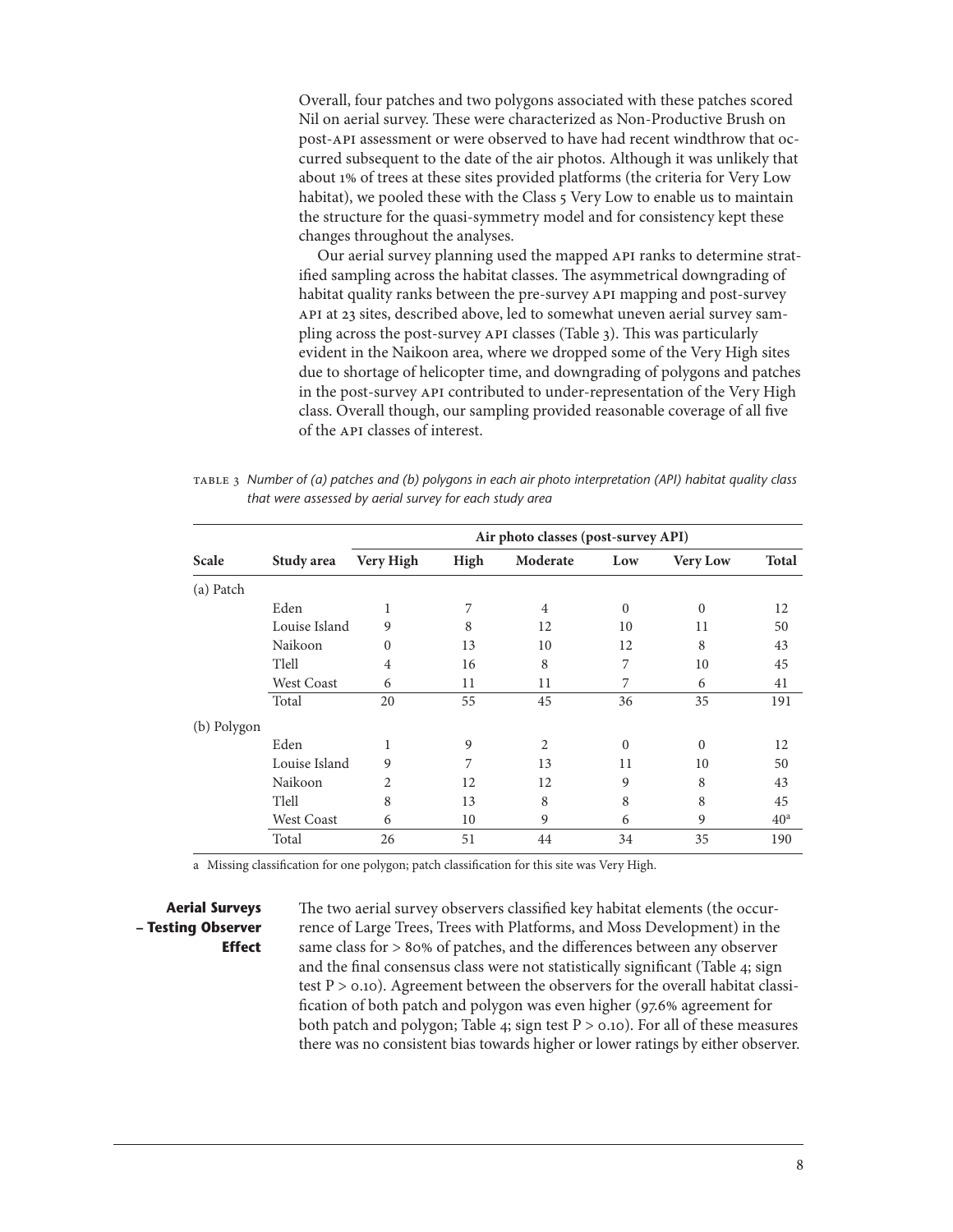<span id="page-16-0"></span>Table 4 *Percentage of aerial survey assessments that were identical between two observers, or that differed (higher or lower) from the final consensus classification (n = 122) for three structural variables (patch scale) and overall habitat quality (patch and polygon)*

|                            | <b>Identical</b> |        | Observer 1 | Observer 2 |          |  |
|----------------------------|------------------|--------|------------|------------|----------|--|
| <b>Variable</b>            | assessment       | Higher | Lower      | Higher     | Lower    |  |
| Large tree                 | 81.2             | 4.9    | 5.7        | 2.5        | 5.7      |  |
| Platform tree              | 80.3             | 3.3    | 3.3        | 7.4        | 5.7      |  |
| Moss development           | 82.8             | 1.6    | 3.3        | 8.2        | 4.1      |  |
| Habitat quality of patch   | 97.6             | 0.8    | 0.8        | 0.8        | $\theta$ |  |
| Habitat quality of polygon | 97.6             | 1.6    | 0.8        | 0          | $\theta$ |  |

#### **Spatial Scale Effects – Patch Versus Polygon**

Using post-survey API,  $81\%$  (n = 190) of sites were similarly classed for the patch and the surrounding polygon, indicating strong agreement ( $x = 0.75$ , SE = 0.04). The few differences were non-symmetrical ( $\hat{b}$  = 0.69, SE = 0.35, *X*<sup>2</sup>  $= 4.08$ ,  $P = < 0.04$ ), with 67% (n = 36) of patches that differed classed lower than polygons. The aerial survey method also showed strong agreement between patch and polygon ( $x = 0.77$ , SE = 0.04) and 81% (n = 191) of sites had identical classifications for patch and polygon. Differences were asymmetrical ( $\hat{b}$  = -3.14, SE = 1.02,  $X^2$  = 26.34, P = < 0.01), but unlike the differences between patch and polygon for air photos, most patches that differed for the aerial survey method were classed higher than polygons  $(80.0\% \text{ of the sites that differed}; n = 35).$ 

Only 6 (8%) of the 71 sites that showed mismatches between patch and polygon classes were the same sites for both the air photo ( $n = 36$ ) and aerial survey  $(n = 35)$  comparisons. Furthermore, of these six sites, only one site had patch class upgraded by one method but downgraded for the other compared to polygon class; in the other five cases both methods showed the same differences between matched patch and polygon.

#### **Study Area Effects in Applying the Classifications**

Using the ordinal quasi-symmetry model we examined whether classifications with air photos (post-survey API) and aerial survey were symmetrical in each study area for both patches and polygons (Table 5). Significant asymmetry occurred in three study areas for the patch analysis (Tables 5a and 6). On Louise Island, patches were more likely to be classified lower in quality by aerial surveys than by air photo interpretation; for example, the probability that the aerial survey class is one level lower in quality than the air photo interpretation class for the same patch is 0.38 (i.e., exp(-0.97); Table 6) times the probability that the API class is one level higher than the aerial survey class. On Louise Island, 73% ( $n = 26$ ) of patches that had different classes by the two methods were rated lower by aerial surveys (Table 5a). The opposite occurred in the Naikoon and Tlell study areas, where patches were more likely to be classed into higher quality classes by aerial surveys than by API. In both of these areas most patches that differed (Naikoon:  $91\%$ ,  $n = 22$ ; Tlell:  $77\%$ ,  $n = 31$ ) were ranked higher by aerial surveys than by API (Table 5a). We found no significant difference in symmetry between methods for the Eden and West Coast patches (Tables 5a and 6).

These trends were the same when tested at the polygon scale (Table 5b), except that there were no significant differences between methods in Tlell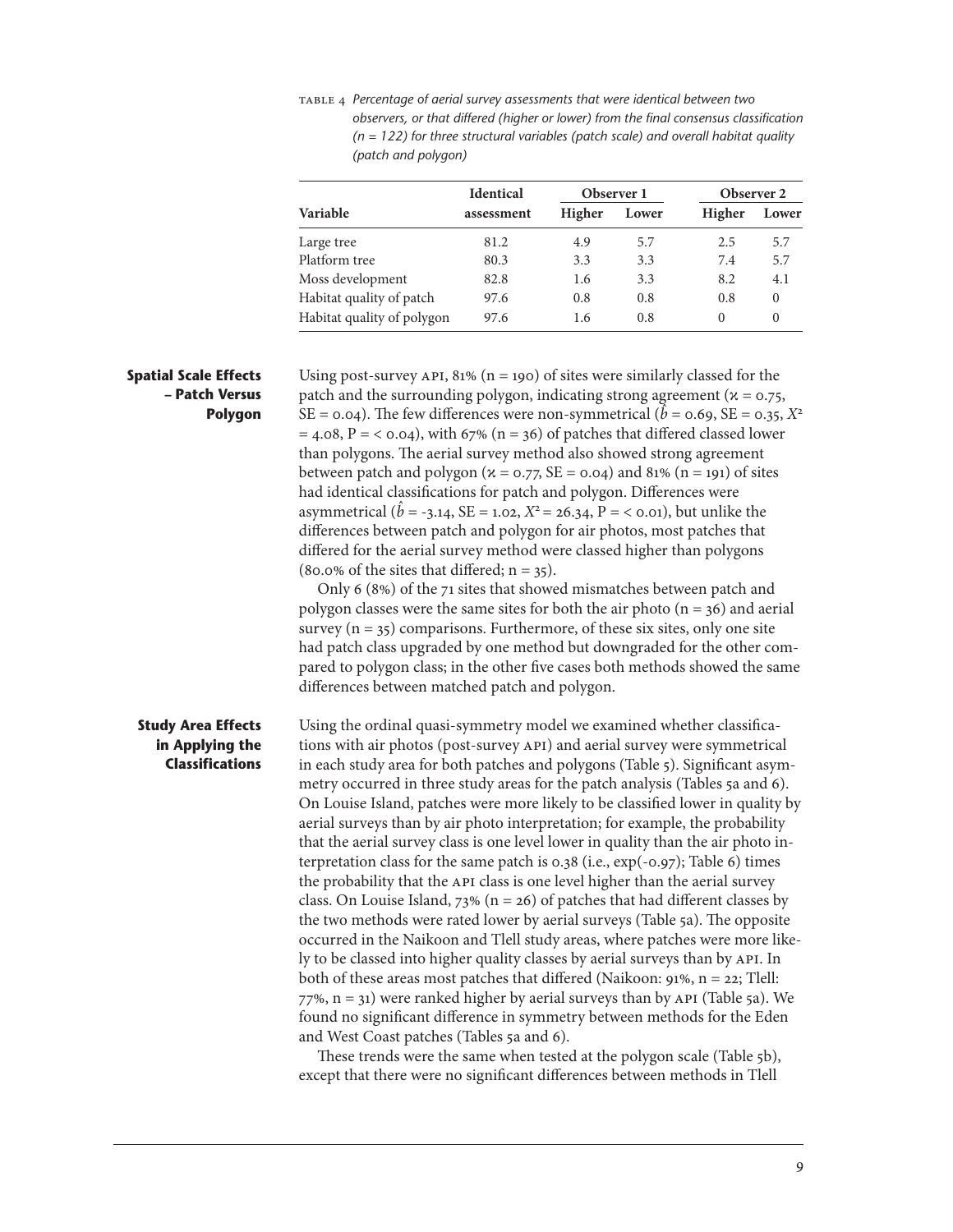(Table 6). In the Tlell area, comparatively fewer polygon sites were upgraded by aerial surveys to Very High from High (23%,  $n = 13$ ; Table 5b).

<span id="page-17-0"></span>Table 5 *Counts of patches (a) and polygons (b) in a particular habitat quality class determined by the post-survey air photo interpretation (API) method (rows) that were classified in a particular class by the aerial survey method (columns) for each study area. Numbers shown in bold indicate perfect matches between the methods (API class compared to Aerial survey class for Patches; API class compared to Aerial survey class for Polygons). Sites that fall*  to the left of the bold numbers in each row indicate underestimates of habitat quality by the API method, relative *to the aerial survey classes, and those to the right of the bold numbers, overestimates. Blank cells are zeros.*

|                                                     | (a) Aerial survey class - Patches |                  |                         |                         |                  | (b) Aerial survey class - Polygons |                |                         |                         |                |
|-----------------------------------------------------|-----------------------------------|------------------|-------------------------|-------------------------|------------------|------------------------------------|----------------|-------------------------|-------------------------|----------------|
| Post-survey                                         | <b>Very</b>                       |                  |                         |                         | <b>Very</b>      | <b>Very</b>                        |                |                         |                         | <b>Very</b>    |
| API class                                           | High                              | High             | Moderate                | Low                     | Low              | High                               | High           | Moderate                | Low                     | Low            |
| Eden $(n = 12)$                                     |                                   |                  |                         |                         |                  |                                    |                |                         |                         |                |
| Very High                                           | $\mathbf 1$                       |                  |                         |                         |                  |                                    | $\mathbf{1}$   |                         |                         |                |
| High                                                | $\overline{2}$                    | $\boldsymbol{4}$ | $\mathbf{1}$            |                         |                  | $\mathbf{1}$                       | 6              | $\sqrt{2}$              |                         |                |
| Moderate                                            |                                   | $\mathbf{1}$     | $\overline{\mathbf{3}}$ |                         |                  |                                    |                | $\overline{2}$          |                         |                |
| Low                                                 |                                   |                  |                         |                         |                  |                                    |                |                         |                         |                |
| Very Low                                            |                                   |                  |                         |                         |                  |                                    |                |                         |                         |                |
| Louise Island ( $n = 50$ )                          |                                   |                  |                         |                         |                  |                                    |                |                         |                         |                |
| Very High                                           | 6                                 | 3                |                         |                         |                  | 6                                  | 3              |                         |                         |                |
| High                                                | $\mathbf{1}$                      | $\overline{2}$   | 3                       | $\mathfrak{2}$          |                  | $\mathbf{1}$                       | $\mathbf{1}$   | 4                       | $\mathbf{1}$            |                |
| Moderate                                            |                                   | $\overline{2}$   | 3                       | $\overline{4}$          | 3                |                                    |                | $\overline{\mathbf{4}}$ | 5                       | $\overline{4}$ |
| Low                                                 |                                   |                  | $\overline{2}$          | $\boldsymbol{4}$        | 4                |                                    | $\mathbf{1}$   | $\mathbf{1}$            | $\overline{\mathbf{4}}$ | 5              |
| Very Low                                            |                                   |                  |                         | $\overline{2}$          | $\boldsymbol{9}$ |                                    |                | $\mathbf{1}$            | $\mathbf{1}$            | 8              |
| Naikoon (n = $43$ )                                 |                                   |                  |                         |                         |                  |                                    |                |                         |                         |                |
| Very High                                           |                                   |                  |                         |                         |                  |                                    | $\sqrt{2}$     |                         |                         |                |
| High                                                | 6                                 | 7                |                         |                         |                  | 6                                  | 5              | 1                       |                         |                |
| Moderate                                            | $\mathbf{1}$                      | $\overline{4}$   | $\overline{\mathbf{4}}$ | $\mathbf{1}$            |                  | $\overline{2}$                     | 5              | $\overline{\mathbf{4}}$ | $\mathbf{1}$            |                |
| Low                                                 | $\mathbf{1}$                      | $\overline{2}$   | $\overline{4}$          | $\overline{\mathbf{4}}$ | $\mathbf{1}$     |                                    |                | $\overline{4}$          | $\overline{2}$          | $\mathfrak{Z}$ |
| Very Low                                            |                                   |                  |                         | 3                       | 5                |                                    |                |                         | 3                       | 5              |
| Tlell $(n = 45)$                                    |                                   |                  |                         |                         |                  |                                    |                |                         |                         |                |
| Very High                                           | 1                                 | 2                | 1                       |                         |                  | $\overline{\mathbf{4}}$            | $\mathfrak{Z}$ | 1                       |                         |                |
| High                                                | $\overline{9}$                    | $\boldsymbol{4}$ | $\overline{c}$          |                         | $\mathbf{1}$     | 3                                  | $\overline{7}$ | 2                       |                         | $\mathbf{1}$   |
| Moderate                                            |                                   | 5                | 3                       |                         |                  |                                    | $\overline{2}$ | 5                       | 1                       |                |
| Low                                                 |                                   | $\mathbf{1}$     | $\overline{2}$          | $\mathfrak{Z}$          | $\mathbf{1}$     |                                    | $\mathbf{1}$   | $\overline{2}$          | 3                       | $\sqrt{2}$     |
| Very Low                                            |                                   |                  | $\overline{2}$          | $\overline{4}$          | $\bf{4}$         |                                    |                | $\overline{2}$          | 3                       | $\mathbf{3}$   |
| West Coast (patches: $n = 41$ ; polygons $n = 40$ ) |                                   |                  |                         |                         |                  |                                    |                |                         |                         |                |
| Very High                                           | $\overline{\mathbf{4}}$           | 1                | 1                       |                         |                  | $\boldsymbol{4}$                   |                | $\sqrt{2}$              |                         |                |
| High                                                | $\overline{4}$                    | $\overline{2}$   | 3                       | $\mathfrak{2}$          |                  | $\mathbf{1}$                       | $\mathbf 2$    | $\overline{4}$          | $\mathfrak{Z}$          |                |
| Moderate                                            |                                   | 3                | $\overline{\mathbf{4}}$ | 3                       | $\mathbf{1}$     | $\mathbf{1}$                       | $\mathbf{2}$   | 3                       | $\overline{2}$          | 1              |
| Low                                                 |                                   |                  | $\overline{2}$          | 3                       | $\mathbf{2}$     |                                    |                | $\overline{2}$          | $\overline{\mathbf{4}}$ |                |
| Very Low                                            |                                   |                  | $\mathbf{1}$            | $\overline{4}$          | 1                |                                    |                |                         | 6                       | 3              |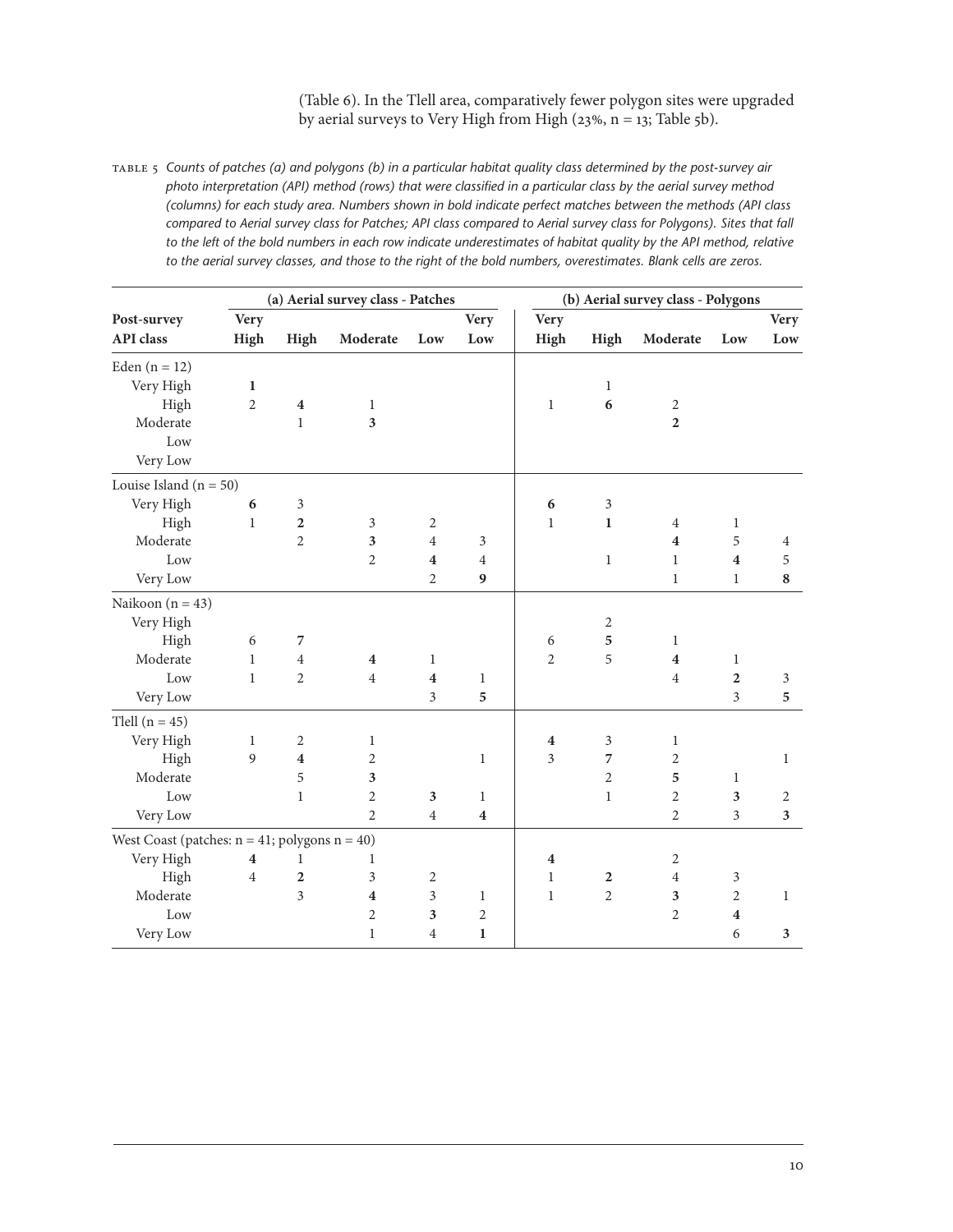<span id="page-18-0"></span>Table 6 *Ordinal quasi-symmetry models applied to each study area, and to the pooled data, for patches and polygons. Estimates and significance (likelihood ratio Chi-square, X2) of the symmetry parameter beta (ß) indicate whether patches (polygons) classed significantly higher in quality (positive) or lower in quality (negative) by aerial surveys than by air photo interpretation (post-survey API mapping). All tests: df = 1.*

| Scale   | Study area         | ß       | SE   | $X^2$ | P      |
|---------|--------------------|---------|------|-------|--------|
| Patch   | Eden               | 1.10    | 1.15 | 1.05  | 0.31   |
|         | Louise Island      | $-0.97$ | 0.40 | 7.62  | 0.01   |
|         | Naikoon            | 2.19    | 0.73 | 19.02 | < 0.01 |
|         | Tlell              | 0.72    | 0.34 | 5.44  | 0.02   |
|         | <b>West Coast</b>  | $-0.10$ | 0.31 | 0.10  | 0.76   |
|         | Pooled - all areas | 0.26    | 0.15 | 3.01  | 0.08   |
| Polygon | Eden               | $-1.10$ | 1.15 | 1.05  | 0.31   |
|         | Louise Island      | $-1.01$ | 0.38 | 9.12  | < 0.01 |
|         | Naikoon            | 1.04    | 0.42 | 7.27  | 0.01   |
|         | Tlell              | 0.14    | 0.31 | 0.21  | 0.65   |
|         | <b>West Coast</b>  | $-0.22$ | 0.30 | 0.56  | 0.45   |
|         | Pooled – all areas | $-0.10$ | 0.15 | 0.47  | 0.49   |

### **Comparisons Using Pooled Data from All Study Areas**

With patch data pooled from all study areas  $(n = 191$  patches), aerial survey classifications were compared with those from the post-survey API. Compared to post-survey API, the aerial surveys classified 42% of patches the same for habitat quality, 36% in higher quality classes, and 22% in lower quality classes. Comparisons with pooled data for polygons showed similar trends  $(n = 190 \text{ polygons})$ : compared to post-survey API the aerial surveys rated 45% of polygons the same for habitat quality, 27% in higher quality classes, and 28% in lower quality classes. The ordinal quasi-symmetry model showed that differences between classifications were symmetrical for both patches ( $P =$ 0.08; Table 6) and polygons ( $P = 0.49$ ; Table 6).

We next applied the proportional odds model using logistic regression to these pooled data. Significant predictive relationships between API and aerial survey classes were confirmed at both patch and polygon scales (patch:  $n =$ 191, Reduction of Deviance *X*<sup>2</sup> = 142.75, 4 df, P < 0.01; polygons: n = 190, Reduction of Deviance  $X^2 = 141.03$ , 4 df, P < 0.01). The logistic regression models therefore showed that habitat quality was ranked similarly along an ordinal scale by API and aerial surveys for both patches and polygons. This relationship was demonstrated using predicted probabilities (Table 7). Because we found potential differences in the classification of polygons between mapping API and post-survey API, we tested the predictive relationship between polygon assessments made with mapping API and aerial surveys. Again, we found a consistent significant predictive relationship between the API mapping and the aerial survey classifications for polygons ( $n = 191$ , Reduction of Deviance  $X^2 = 128.85$ , 4 df, P < 0.01).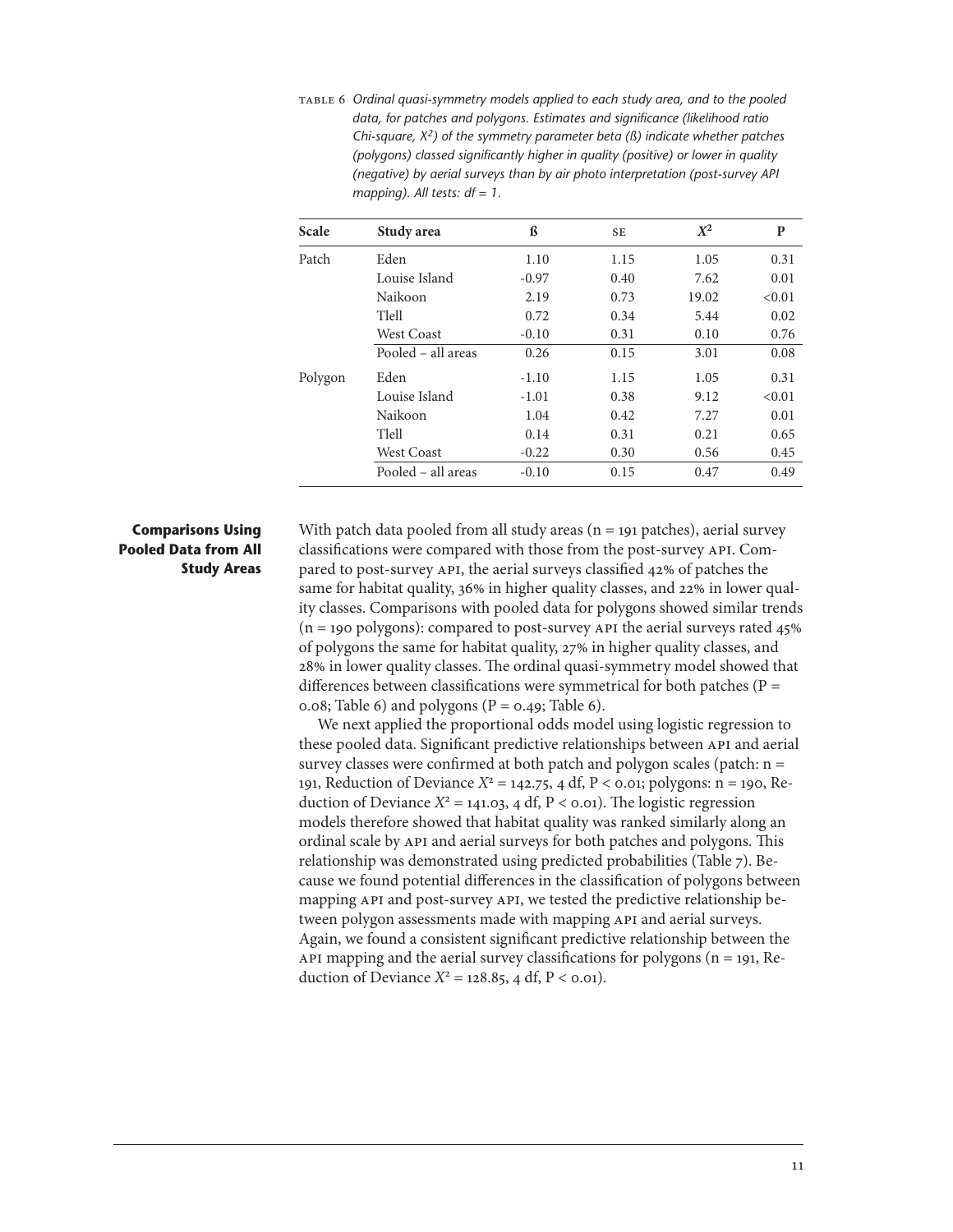<span id="page-19-0"></span>Table 7 *Predicted probabilities (SE in parentheses) of a patch or polygon falling into a particular aerial survey class relative to the class assigned by air photo interpretation (API). The post-survey API covered both patches (a) and polygons (b) but the mapping API covered only polygons (c). Results shown in bold indicate a perfect match between methods.*

| Air photo method<br>and class | Aerial survey class |            |            |            |                 |
|-------------------------------|---------------------|------------|------------|------------|-----------------|
|                               | Very High           | High       | Moderate   | Low        | <b>Very Low</b> |
| (a) Patch (post-survey API)   |                     |            |            |            |                 |
| Very High                     | 0.60(0.11)          | 0.30(0.10) | 0.08(0.06) | 0.02(0.03) | 0.00(0.01)      |
| High                          | 0.37(0.07)          | 0.41(0.07) | 0.17(0.05) | 0.05(0.03) | 0.01(0.01)      |
| Moderate                      | 0.08(0.04)          | 0.26(0.06) | 0.38(0.07) | 0.22(0.06) | 0.07(0.07)      |
| Low                           | 0.02(0.02)          | 0.09(0.05) | 0.27(0.07) | 0.40(0.08) | 0.22(0.07)      |
| Very Low                      | 0.01(0.01)          | 0.02(0.03) | 0.09(0.05) | 0.32(0.08) | 0.56(0.08)      |
| (b) Polygon (post-survey API) |                     |            |            |            |                 |
| Very High                     | 0.54(0.10)          | 0.33(0.09) | 0.10(0.06) | 0.02(0.03) | 0.00(0.01)      |
| High                          | 0.23(0.06)          | 0.41(0.07) | 0.27(0.06) | 0.07(0.03) | 0.02(0.02)      |
| Moderate                      | 0.06(0.03)          | 0.20(0.06) | 0.42(0.07) | 0.24(0.06) | 0.08(0.04)      |
| Low                           | 0.01(0.02)          | 0.06(0.04) | 0.24(0.07) | 0.40(0.08) | 0.29(0.08)      |
| Very Low                      | 0.00(0.01)          | 0.02(0.02) | 0.10(0.05) | 0.31(0.08) | 0.57(0.08)      |
| (c) Polygon (mapping API)     |                     |            |            |            |                 |
| Very High                     | 0.52(0.08)          | 0.35(0.08) | 0.11(0.05) | 0.02(0.02) | 0.01(0.01)      |
| High                          | 0.13(0.05)          | 0.34(0.07) | 0.35(0.07) | 0.14(0.05) | 0.04(0.03)      |
| Moderate                      | 0.08(0.04)          | 0.25(0.07) | 0.39(0.08) | 0.21(0.07) | 0.07(0.04)      |
| Low                           | 0.01(0.02)          | 0.07(0.04) | 0.23(0.04) | 0.38(0.09) | 0.31(0.08)      |
| Very Low                      | 0.01(0.01)          | 0.02(0.03) | 0.11(0.05) | 0.31(0.08) | 0.56(0.09)      |

#### **DISCUSSION**

**The Need for Verification of Habitat Models and Air Photo Interpretation**

Reliably identifying suitable nesting habitat for Marbled Murrelets at spatial scales that allow large-scale management has always been a problem. Algorithms that use forest cover and other GIS-based parameters to predict likely nesting habitat have been developed, including one specifically developed in Haida Gwaii (McLennan et al. 2000), but such algorithms have had mixed success in reliably predicting nesting habitat (Tripp 2001; Burger 2002). For example, Manley et al. (2001) determined the algorithm classes assigned to seven murrelet nests that had been found in Haida Gwaii using radio-telemetry. When applied using mapped criteria, the algorithm classified the nest sites as Unsuitable (four sites), Potentially Suitable (one site), and Suitable (two sites) (also see Waterhouse et al. 2007). The algorithm performed somewhat better when ground-based habitat data were applied (Manley et al. 200). These results suggest that algorithms applied to older forest cover inventories, such as those in Haida Gwaii completed in the late 1960s and early 970s, are likely to provide unreliable identification of suitable nesting habitat. Furthermore, algorithms are constrained to existing forest cover databases and the attributes available within these databases—this limitation will persist even with updated forest cover data. Many areas of coastal British Columbia including Haida Gwaii are in the process of being mapped to the newer VRI standard.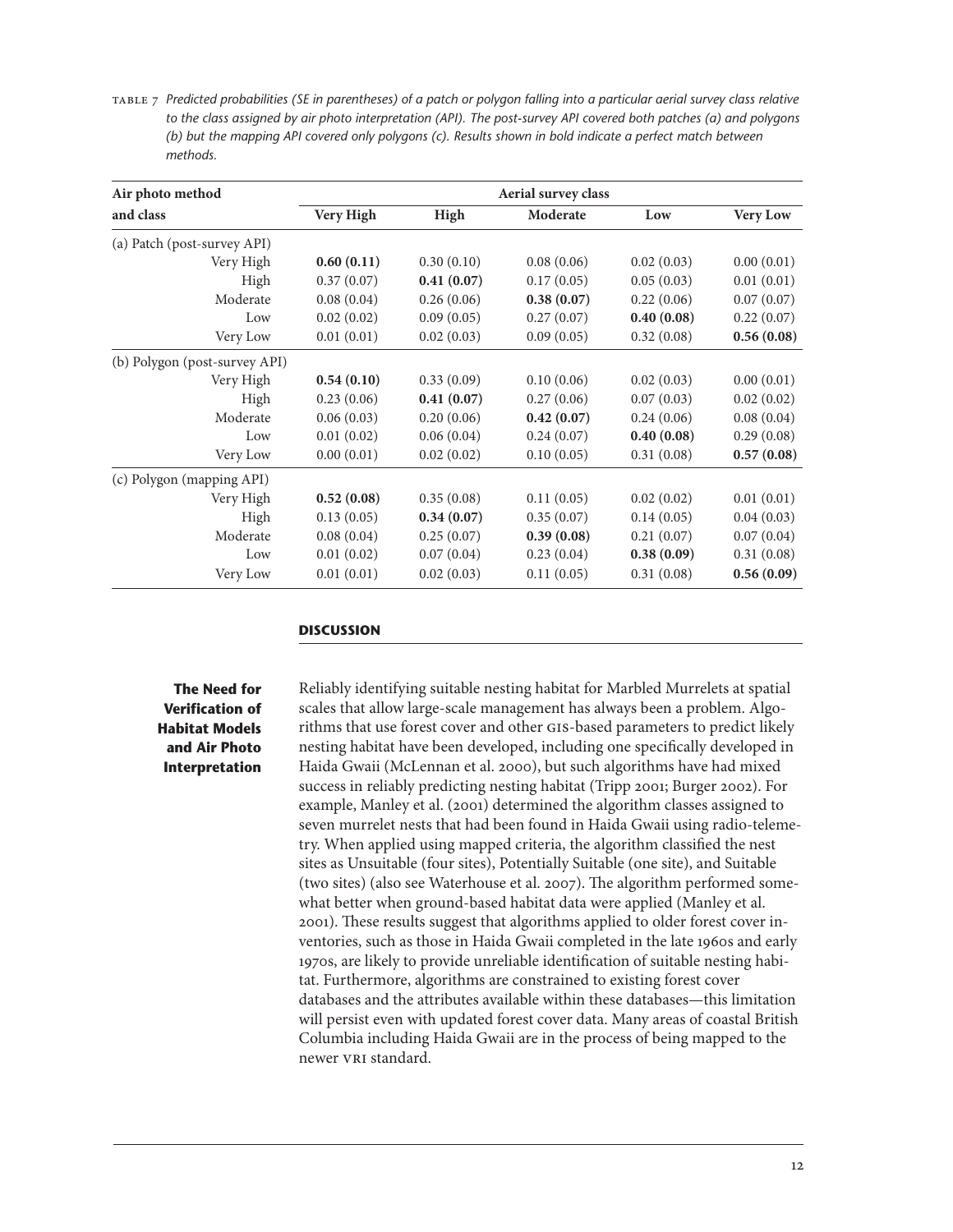<span id="page-20-0"></span>The use of API to classify forest polygons for murrelet nesting habitat quality (Donaldson 2004) and producing API mapping appears to be a more reliable approach for Haida Gwaii than using algorithms (Waterhouse et al. 2007). In other regions of coastal British Columbia too, API mapping of large landscape unit areas has been widely applied (Donaldson and Smart 2009; Donald et al. 200) and used in strategic land use planning (e.g., Horn et al. 2009; Daust et al. 200). Although API improves upon algorithms by assessing habitat-related attributes directly on air photos, API cannot assess the key microstructure features of the forest canopy, which are essential to murrelet nesting, specifically the presence of potential nest platforms. The aerial survey method was designed specifically to assess and rank the availability of platforms and canopy microstructure features affecting access to the platforms by murrelets. Direct comparison of the assessments given by API and aerial surveys is therefore valuable in providing confidence in the API products (habitat quality maps or discrete patch and polygon assessments), and can also guide adjustments if there are significant differences between the assessments given by the two methods. Our study complements previous work, which used both API and aerial surveys at known nest sites and randomly picked points (Waterhouse et al. 2007, 200) and the direct comparisons of the two methods made on the British Columbia central coast by Donald et al.  $(2010).$ 

The presence of key micro-habitat features, such as platforms, does not guarantee the use or suitability of the trees as nesting sites for murrelets, but comparison with actual murrelet nests provides some confidence that the aerial surveys do reliably identify habitat that is likely to be used by nesting murrelets (Waterhouse et al. 2007, 2009; Burger and Waterhouse 2009; Burger et al. 2009). Despite their limitations, API and aerial surveys are the most reliable tools for large-scale classification and management of forest habitat for Marbled Murrelets (Burger et al. 2009).

**Variability within the Two Methods** Within our Haida Gwaii sample we found strong agreement (87% of polygons ranked identically) between the habitat quality classes given by the region-wide mapping API using two observers and the post-survey API done by a single observer. Where there was disagreement, the post-survey API tended to rank polygons slightly lower. Although we did not directly test for observer effects in the API method, these results do give some confidence in the consistency of ranking applied across large regions by API.

We did directly test observer effects in the aerial surveys and found strong agreement, especially in the overall habitat quality assessment (97.6% agreement for both patch and polygon). Similarly, Donald et al. (2010) found strong agreement in overall habitat classification among three observers, with 95% agreement between the two observers who did 243 sites together and 95% agreement between one of these observers and a third who did only 4 plots. One of the observers (L. Waterhouse) was involved in both our study and that of Donald et al. (200). The strong agreements among these observers give confidence that experienced observers can provide consistent habitat assessments following the aerial survey protocol. Communication between the observers leading to consensus classifications while hovering over the site in a helicopter will further enhance this consistency. We caution, however, that the aerial surveys in our study and that of Donald et al. (200) were research-driven and probably allowed greater helicopter time and finer-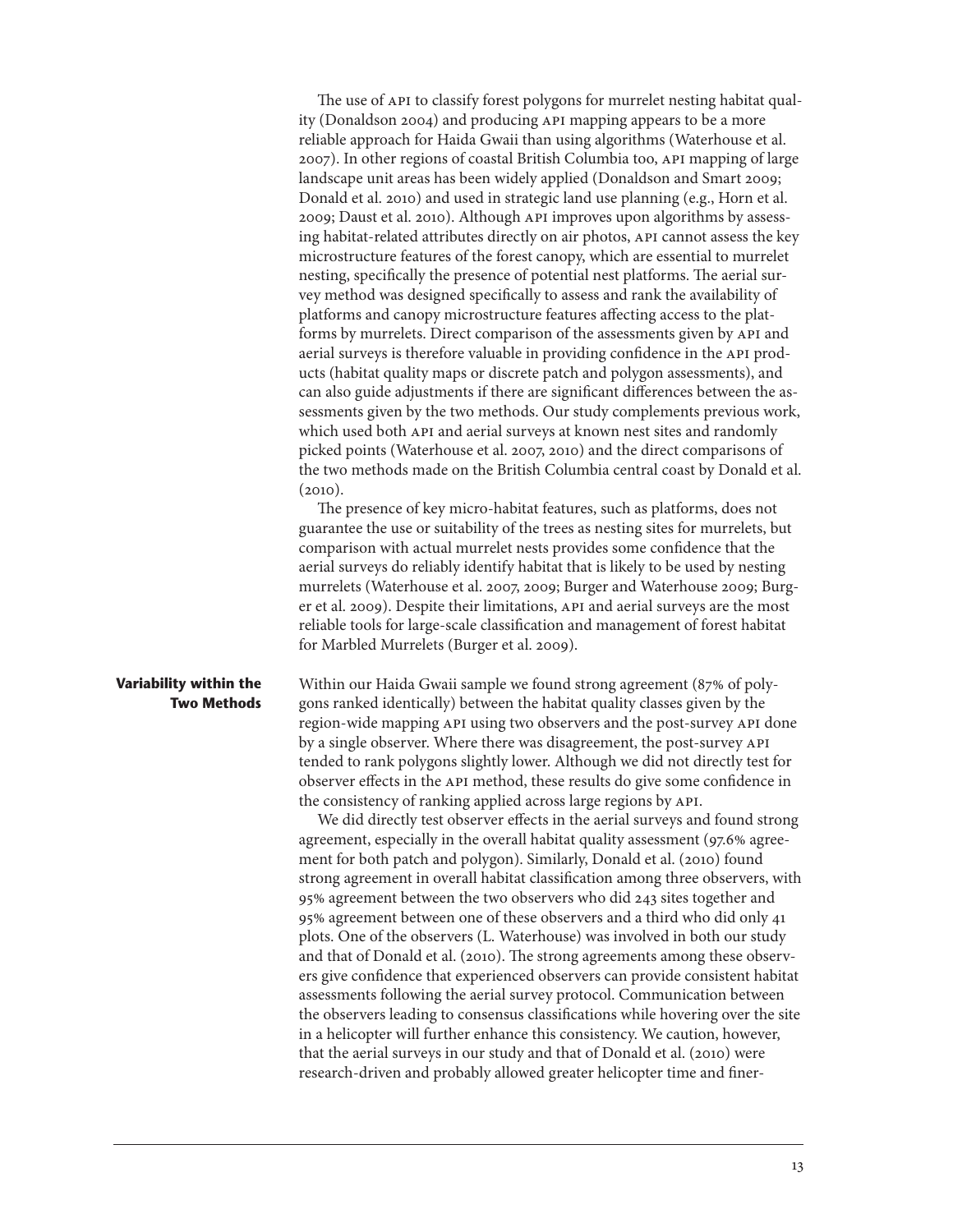scaled spatial considerations than are normally applied when aerial surveys are used for more rapid management assessments and mapping at the polygon level. The number and experience of aerial observers, spatial reliability in mapping and helicopter location, flight altitude, and helicopter speed are all likely to contribute to variability in aerial survey applications and should be carefully controlled.

#### <span id="page-21-0"></span>**Spatial Considerations: Patch Versus Polygons**

Comparison in the classifications given to patches  $(\sim$ 3 ha) and the surrounding polygons (generally from 5 to 100 ha) yielded 81% agreement for both the API and aerial survey method. Donald et al. (200) also reported strong and symmetrical agreement between rankings given to patches and surrounding polygons by these methods (82% and 80% of patches and polygons were identical for the API and aerial assessments, respectively). These results give some confidence that broad-scale application of either method (i.e., assessing polygons) will generally capture finer-scale, patch-level variation within the polygon. This agreement is important because the actual nest sites used by murrelets are most influenced by the microhabitats at the tree and patch spatial scale, but for practical reasons mapping and management generally are done at the polygon spatial scale. Assessment of patches or small forest stands is useful in finer-scale operational management and selection of critical nesting habitat.

Interestingly, when there were differences in our results the API method tended to rank patches lower than polygons, whereas the reverse was true for the aerial survey method. We cannot explain this result, except to note that the differences applied to a small portion of the samples and might have been due to natural variations. There was no consistency across the methods in which sites showed these differences and only 8% of 71 sites gave differences between patch and polygon for both API and aerial surveys.

Some variability was identified in classifying patches and polygons of the same site for either method. Although no statistically significant differences between patch and polygon assessments were found in this study, some do occur (Waterhouse et al. 2007, 2009). We therefore suggest that managers recognize that higher-quality smaller patches of habitat can be missed in the averages assigned to larger polygons. Initial assessment with API possibly followed up with aerial survey might be needed during operational planning to determine these areas. Occurrence of edge can have short-term detrimental effects on murrelet productivity by making nest sites more susceptible to predation (Malt and Lank 2007, 2009), therefore management of small patches outside of the context of the buffering polygon requires caution (CMMRT 2003; Waterhouse et al. 2004).

#### **Comparing Assessments Made with API and Aerial Surveys**

When API classifications were compared to those from aerial surveys, we found notable study area effects. At the patch level the assessments differed between the methods in three of the five study areas, but differences were not consistently skewed one way or the other. Aerial classifications tended to be higher than those from API in Naikoon and Tlell but the reverse was found for the Louise Island sites. At the polygon level aerial, and API classifications differed at two of the sites (Louise Island and Naikoon). With the data pooled from all study areas, the differences were no longer significant at the patch or polygon level, although there was a near-significant tendency for aerial surveys to rank patches higher than the API method ( $P = 0.08$ ; Table 6). These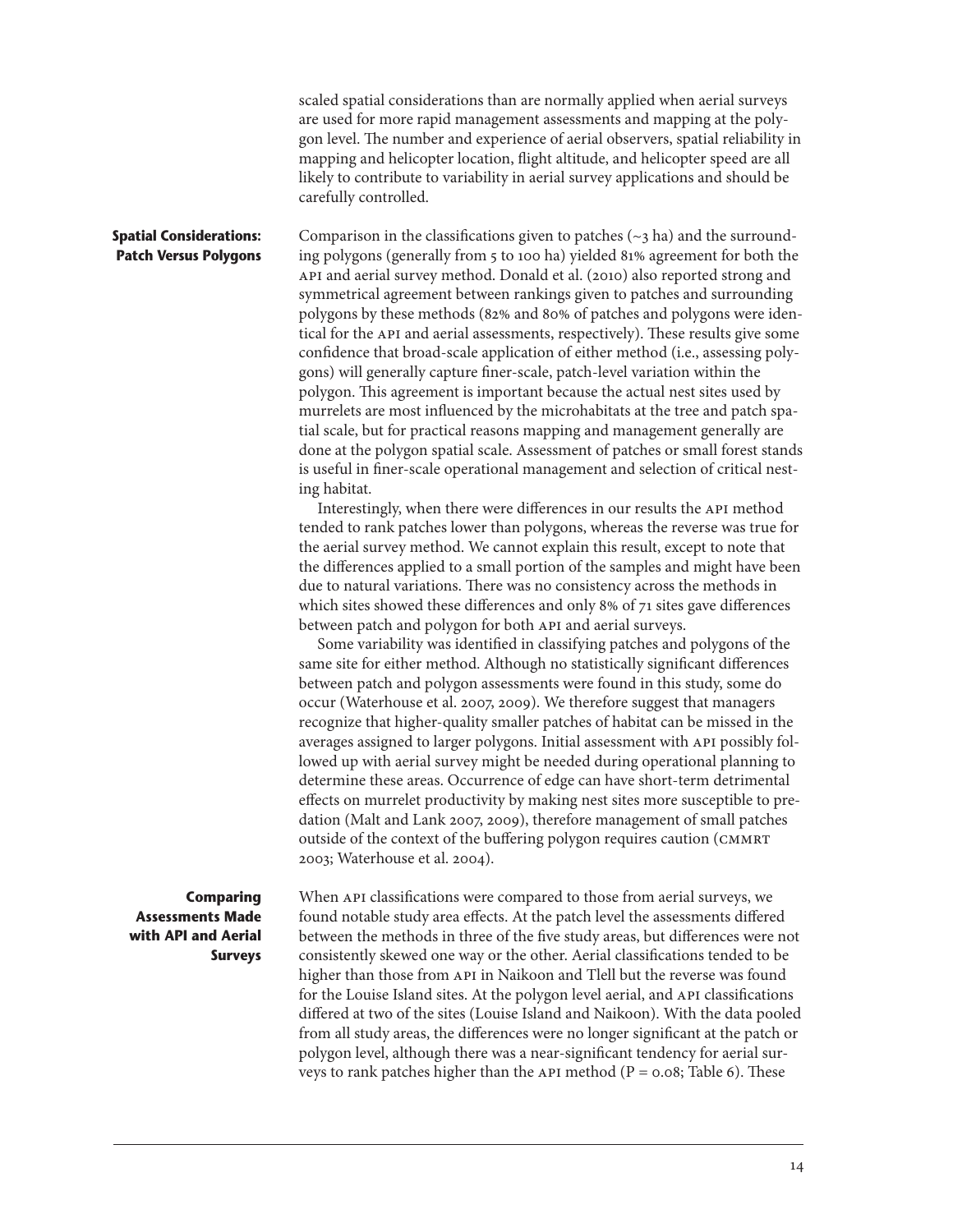results likely reflect the variation inherent in the classification methods; when samples are small, such as within each study area, there is a greater chance that the variation will be statistically significant, but with pooled samples the differences are no longer statistically significant.

Donald et al. (200) found similar study area variations in agreement between API and aerial assessments on the British Columbia central coast. By pooling areas showing symmetrical assessments (Group A) separately from those showing asymmetrical assessments (Group B, where API tended to rank sites higher than aerial surveys), they were able to identify some of the factors contributing to the differences between the methods. Some of the study areas in Group B were dominated by the CWHvhi hypermaritime biogeoclimatic variant, which typically occurs on the outer exposed coast. In these shoreline forests, development of mossy boughs is often inhibited by salt spray and wind, and even large trees often lack suitable platforms. It is known from several studies that Marbled Murrelet occurrence is depressed in these hypermaritime forests within about 0.5 km of exposed shores (Burger 2002). API is therefore likely to overestimate the suitability of these forests, by giving high ranks to large trees that might lack platforms.

On Louise Island, habitat quality of some sites may have been overestimated on air photos, relative to the aerial surveys, for two reasons. First, windthrow and landslides occurred subsequent to the aerial photography, which would degrade the habitat quality. Second, ground surveys on Louise Island by A. Cober also revealed a scarcity of mossy pad development in the canopies of spruce-leading stands, even in large trees. This distribution of API Very High and High polygons can be seen on the Land Use Order Schedule Map at: www.ilmb.gov.bc.ca/sites/default/files/resources/public/PDF/LRMP/ haidaGwaii/HGLUOSched11\_MAMU\_20101125.pdf. Mossy pads providing potential nest platforms are not evident on air photos but are a key element in assessing habitat quality from aerial surveys.

Across all areas, the upgrading of sites for quality based on platform assessments in aerial surveys is arguably expected, given that this fine-filter information is not available on air photos. This applies particularly in areas such as Naikoon where spruce hummocks among pine bog forests may be underrated by API, but for Naikoon and Tlell the differences between methods were mostly in the upper quality classes (see Table 5). These study area differences might not persist with larger sample sizes or if classes were combined (e.g., Waterhouse et al. 2009; Donald et al. 200).

Despite variations within and across study areas, we found no consistent bias across the study areas (i.e., neither method was consistently ranking sites higher or lower than the other method); when the data were pooled the differences between the methods were no longer statistically significant. The proportional odds logistic regression model was therefore useful in predicting the likely aerial survey classification based on the API classification. The three models produced (based on post-survey API for patches and polygons and mapping API for polygons; Table 7) were generally similar in their predicting capabilities. For all three models, perfect agreement between the methods would be expected 34–60% of the time (bold figures in Table 7) and agreement within one rank (above or below) would be expected 82–94% of the time. The top three habitat quality classes are sometimes considered suitable for management purposes, and most murrelet nests found in southern British Columbia fall into these classes (Waterhouse et al. 2007, 2009; Burger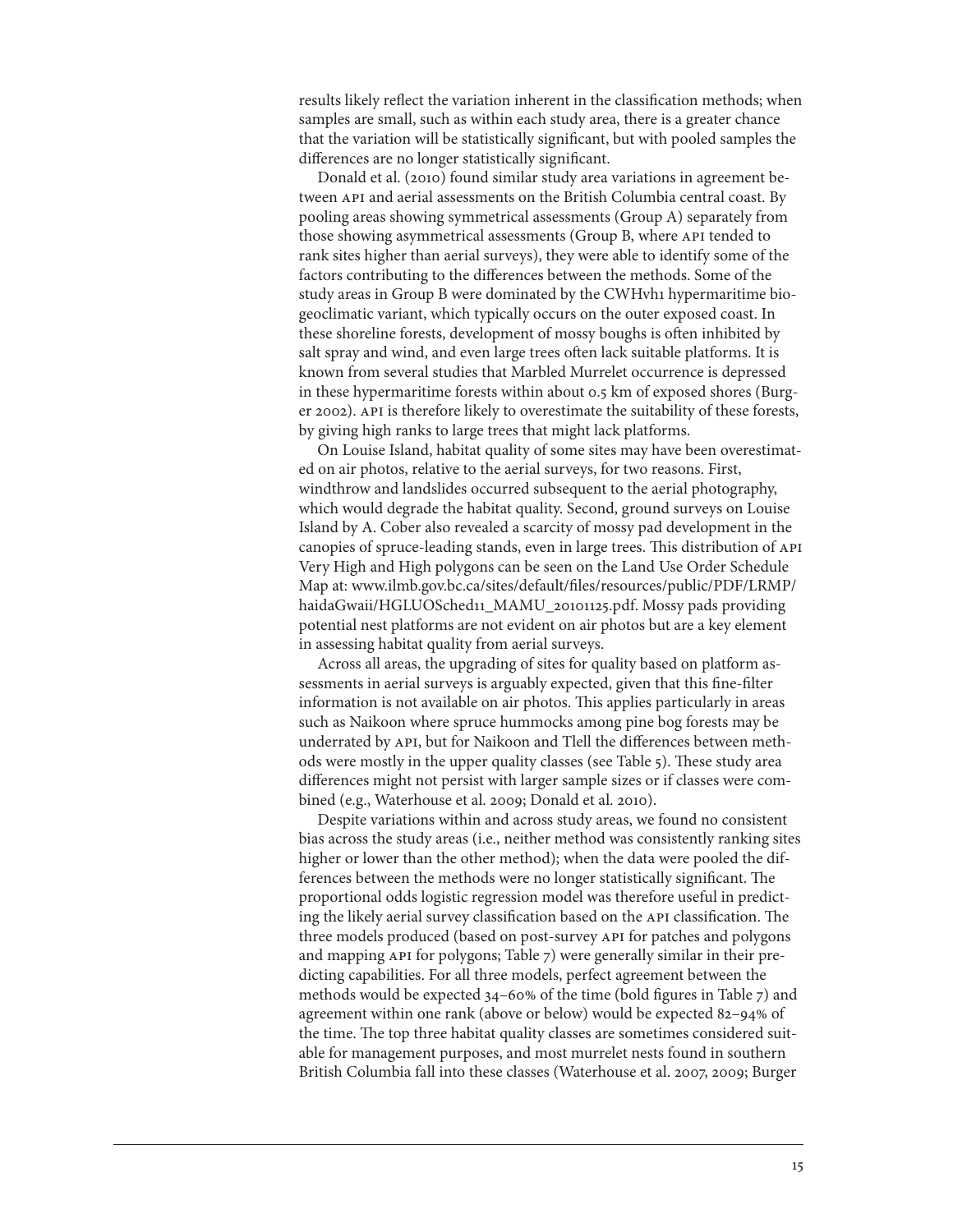<span id="page-23-0"></span>and Waterhouse 2009). Based on this class range applied to the Haida Gwaii mapping API, for example, our data show that 97%, 82%, and 72% of the sites rated by the mapping API as Very High, High, and Moderate, respectively, are predicted to fall into Moderate or higher classes in aerial surveys (Table 7, section C, rows 1-3). These levels of certainty in the application of API classifications seem acceptable for strategic-level mapping and planning.

For stand-level assessments, such as in planning cutblocks, delineating Wildlife Habitat Areas (WHAs), or establishing Forest Reserves according to the Haida Gwaii Land Use Objective Order (Province of British Columbia 200), the API classification provides a reliable guideline. Aerial surveys would provide additional certainty of habitat classification for these standlevel applications.

#### **Applications of the Methods in Haida Gwaii**

The Strategic Land Use Agreement (SLUA) for Haida Gwaii (Province of British Columbia 2007) includes Management Objectives for Wildlife. Retention of Marbled Murrelet nesting habitat is one of these objectives, and in summary this is interpreted as "retain 90% of Class habitat and 70% of Class 2 habitat" (Classes 1 and 2 are equivalent to Very High and High, respectively). Further management considerations are stated as "retain habitat through protected areas, landscape level reserves, and the use of alternative silviculture systems." Section 19 of the Haida Gwaii Land Use Objectives Order (LUOO) (Province of British Columbia 200) goes on to address the Marbled Murrelet nesting habitat retention target as 75% of the combined Class 1 and Class 2 habitats within each landscape unit (specified in Schedule 9). Being rapid and cost-effective, API was selected as the most appropriate method for habitat assessment and mapping, and by 2006 the entire land base of Haida Gwaii (approximately 1 million ha) had been mapped based on polygons assessed with API.

Our study could therefore be important in guiding the application of the API-derived habitat map when setting targets for retention of Marbled Murrelet nesting habitat within individual landscape units and then meeting those targets through delineation of Forest Reserves. The Haida Gwaii LUOO does allow some adjustments to Forest Reserve boundaries to be made on the basis of improved information (i.e., aerial surveys) providing there is no net loss against the LUOO targets or increased fragmentation of the Forest Reserves.

Potential Forest Reserves can be identified using API to meet the ecosystem-based management (EBM) objective of managing 75% of combined habitat classes 1 and 2. During subsequent operational implementation, the application of more refined methods using aerial surveys and field reviews can be used to make adjustments to the final Forest Reserve. Based on this study, these adjustments will ultimately lead to closer agreement between the specified retention targets and the actual amounts of higher quality classes reserved than are currently reflected in the API-mapped amounts. The need for adjustments will likely vary across the different landscapes as demonstrated by the potential differences we found in our study areas. The flexibility in this approach is that, at the operational level, it encourages identification of habitat areas in otherwise inoperable or constrained stands. This is likely in turn to result in the creation of larger reserves. Areas could be included that might otherwise have been overlooked during strategic planning, particularly due to misclassification as Class 3 habitats, and therefore not considered at the time Forest Reserves were delineated using only API.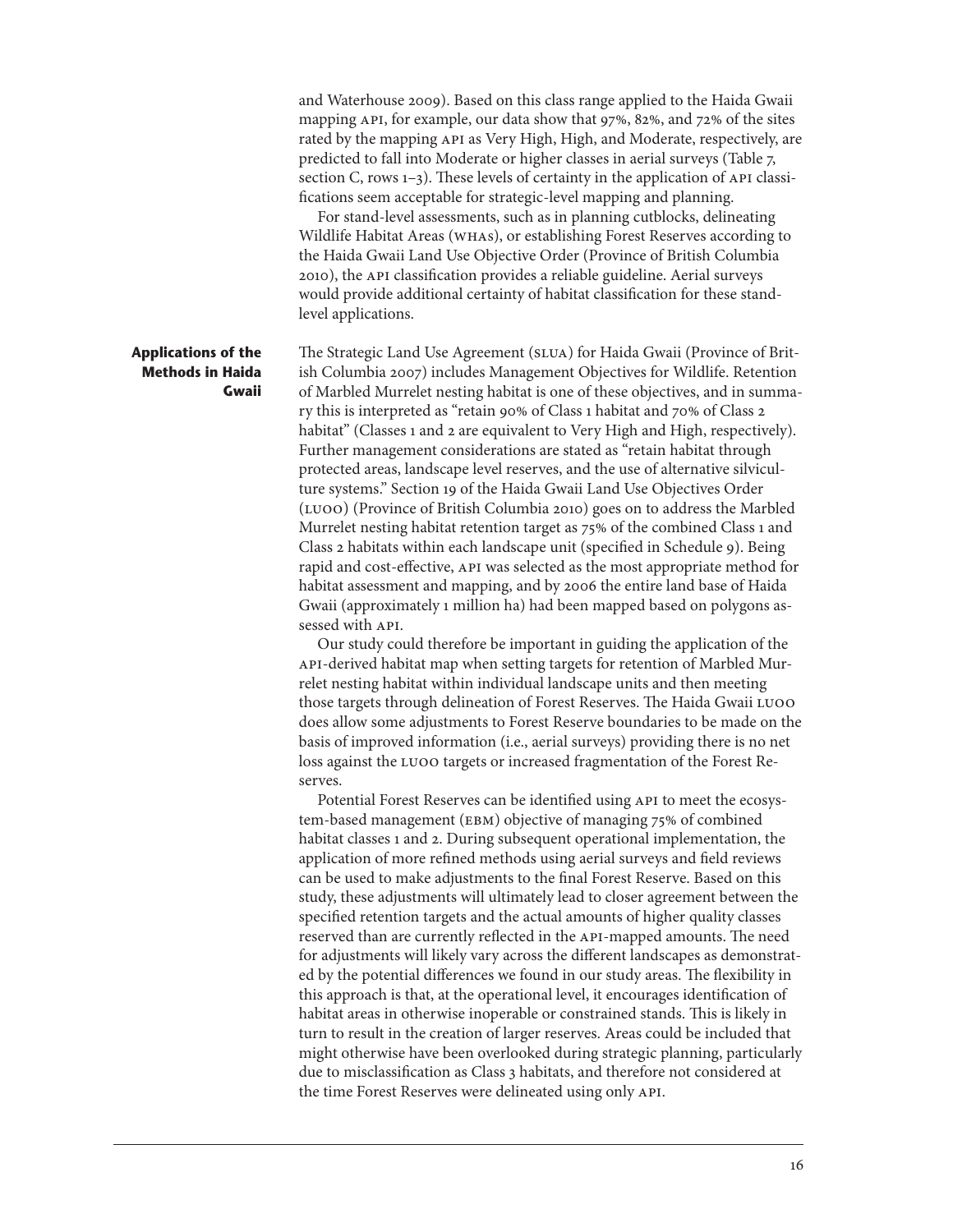<span id="page-24-0"></span>If, as suggested by the LUOO guidelines, retention of Marbled Murrelet nesting habitat is focussed on the top two habitat classes, then our data suggest that there is little risk in accepting the API classification of Very High polygons without further field or aerial confirmation. Polygons rated High, however, have less certainty of actually providing high-quality habitat and either need quality confirmation or require larger areas set aside to ensure that the necessary areas of suitable habitat are retained. For example, of the sites rated Very High by the mapping API, only 13% were predicted to fall into Moderate or lower classes as rated by aerial surveys, whereas 53% of sites rated High by the mapping API were predicted to fall into these lower aerial survey classes (Table  $7$ , section C, rows 1 and 2). The risk of misclassification was much lower with the post-survey API of polygons and patches. Conversely, of the sites classed by mapping API as Moderate, 33% would be predicted to be upgraded by aerial survey to Very High or High (Table 7, section C, row 3). Consideration of the Moderate API classes could, if upgraded by aerial surveys, help achieve the LUOO targets and provide additional flexibility at the operational stage for trade-offs for those areas over-rated in terms of habitat quality.

#### **CONCLUSIONS**

Our study confirms the value of air photo interpretation in assessing and mapping forest nesting habitat for Marbled Murrelets. We found consistent habitat ranking between a region-wide API mapping done by two people and a more focussed post-survey API assessment done by a single observer. Both the post-survey API (covering patches and polygons) and the mapping API (only polygons) gave reasonably reliable predictions of habitat quality when compared with low-level aerial surveys, which allow assessment of the canopy microhabitat and presence of potential nest platforms. The agreement across the methods is not perfect, however, and there remains potential for erroneous classification of habitat in Haida Gwaii. While API classification and mapping could be used with confidence for strategic land use planning and management at large spatial scales, aerial surveys to confirm habitat quality are likely still needed and may even be desirable to increase operational flexibility at the stand level, especially when dealing with small patches of suitable nesting habitat. Our study facilitates the application of API-based mapping in Haida Gwaii to fulfill the Wildlife Management Objectives of the Strategic Land Use Agreement for Haida Gwaii.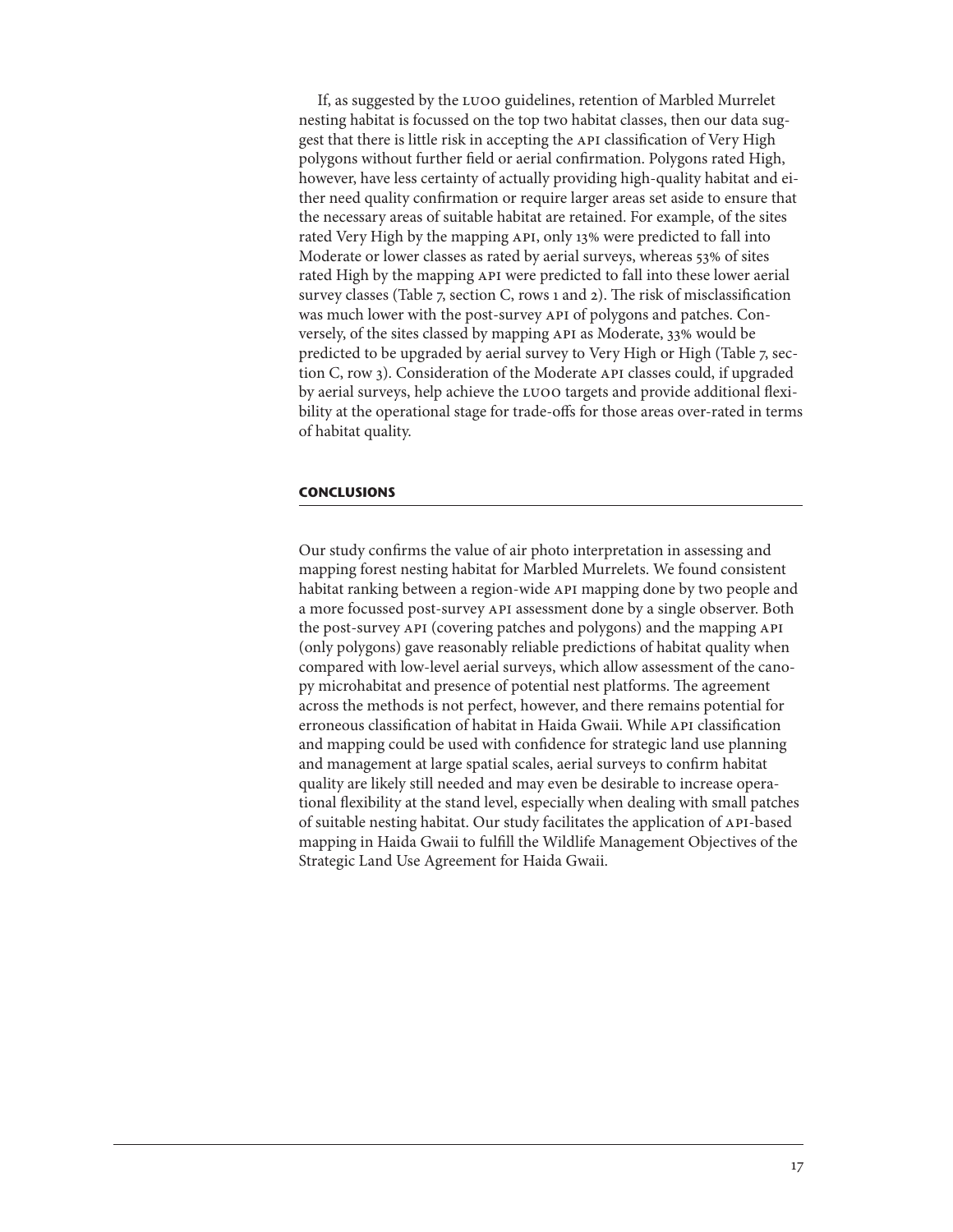- <span id="page-25-0"></span>Agresti, A. 1996. An introduction to categorical data analysis. John Wiley & Sons, New York, N.Y.
- Burger, A.E. 2002. Conservation assessment of Marbled Murrelets in British Columbia: review of the biology, populations, habitat associations, and conservation (Marbled Murrelet Conservation Assessment, Part A). Can. Wildl. Serv., Delta, B.C. Tech. Rep. Ser. No. 387. www.sfu.ca/ biology/wildberg/bertram/mamurt/links.htm (Accessed Mar. 202).
- Burger, A.E. 2004. Part One: General introduction. In: Standard methods for identifying and ranking nesting habitat of Marbled Murrelets (*Brachyramphus marmoratus*) in British Columbia using air photo interpretation and low-level aerial surveys. A.E. Burger (editor). B.C. Min. Water, Land and Air Protection, Victoria, B.C. and B.C. Min. For., Nanaimo, B.C. www.env.gov.bc.ca/wld/documents/fia\_docs/mamu\_ standard.pdf (Accessed Mar. 2012).
- Burger, A.E., B.R. Smart, L.K. Blight, and J. Hobbs. 2004. Part Three: lowlevel aerial survey methods. In: Standard methods for identifying and ranking nesting habitat of Marbled Murrelets (*Brachyramphus marmoratus*) in British Columbia using air photo interpretation and low-level aerial surveys. A.E. Burger (editor). B.C. Min. Water, Land and Air Protection, Victoria, B.C. and B.C. Min. For., Nanaimo, B.C. www.env.gov. bc.ca/wld/documents/fia\_docs/mamu\_standard.pdf (Accessed Mar.  $2012$ ).
- Burger, A.E. and F.L. Waterhouse. 2009. Relationships between habitat area, habitat quality, and populations of nesting Marbled Murrelets. BC J. Ecosyst. Manag. 10(1):101-112. www.forrex.org/publications/jem/ISS50/ vol10\_no1\_art10.pdf (Accessed Mar. 2012).
- Burger, A.E., F.L. Waterhouse, A. Donaldson, C. Whittaker, and D.B. Lank. 2009. New methods for assessing Marbled Murrelet nesting habitat: air photo interpretation and low-level aerial surveys. BC J. Ecosyst. Manag. 10:4–14. www.forrex.org/publications/jem/ISS50/vol10\_no1\_art2.pdf (Accessed Mar. 2012).
- Canadian Marbled Murrelet Recovery Team (CMMRT). 2003. Marbled Murrelet Conservation Assessment 2003, Part B – Marbled Murrelet Recovery Team advisory document on conservation and management. Can. Wildl. Serv., Delta, B.C. www.sfu.ca/biology/wildberg/bertram/ mamurt/links.htm (Accessed Mar. 2012).
- Cohen, J. 960. A coefficient of agreement for nominal scales. Educ. Psychol. Meas. 20:37–46.
- Daust, D., L. Kremsater, C. Apps, K. Brunt, A.E. Burger, F. Doyle, K. Dunsworth, L. Dupuis, P. Friele, G. MacHutchon, T. Mahon, E. McClaren, V. Michelfelder, B. Pollard, D. Seip, J.D. Steventon, and L. Waterhouse. 200. Focal species risk thresholds for BC's North and Central Coast. Report to the Joint Coastal Land and Resource Forum Technical Liaison Committee. Integrated Land Management Bureau, Nanaimo, B.C.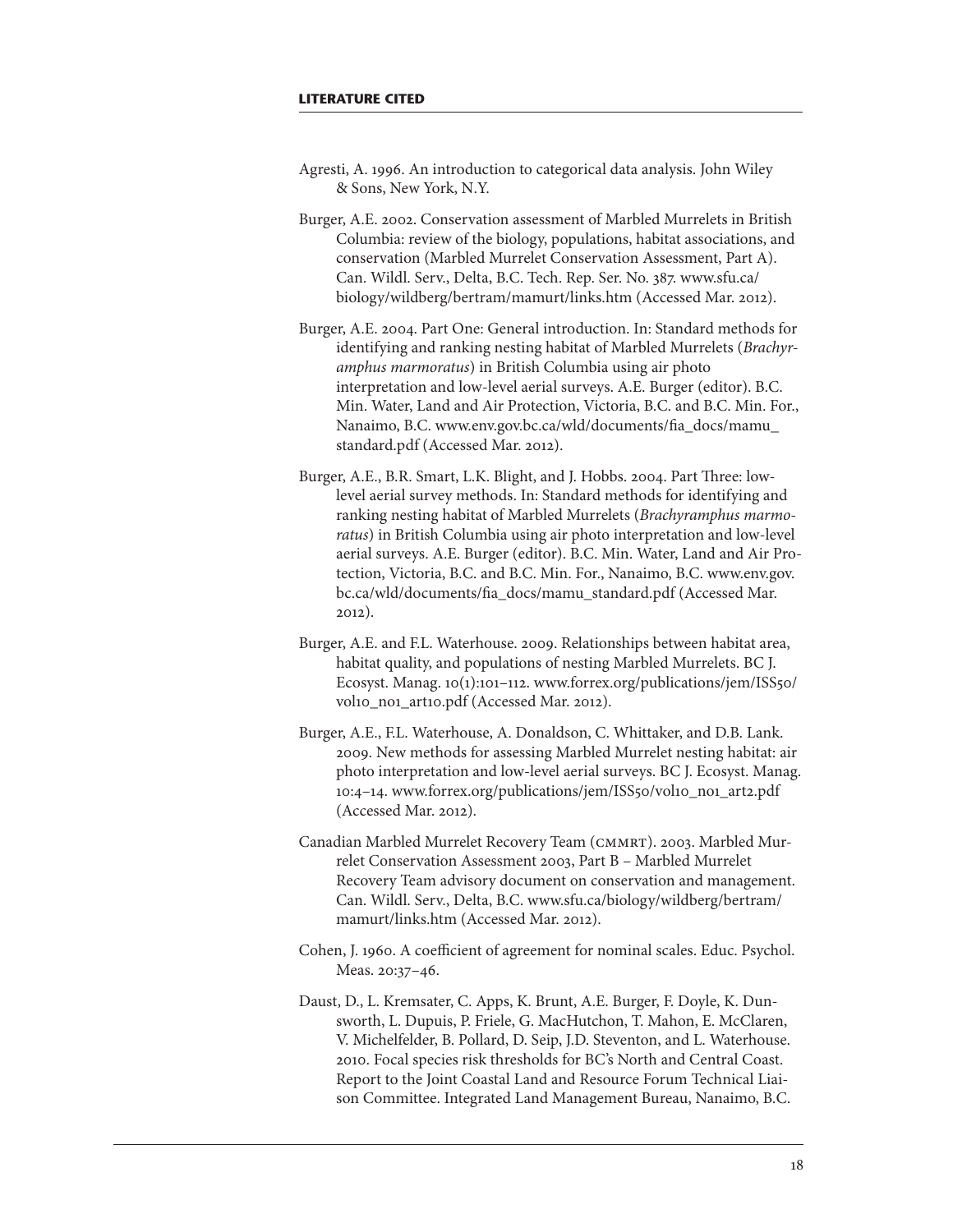- Donald, D.S., F.L. Waterhouse, and P.K. Ott. 200. Verification of a Marbled Murrelet Habitat Inventory on the British Columbian Central Coast. B.C. Min. For. Range, For. Sci. Prog. and B.C. Min. Environ., Environ. Stewardship Div., Victoria, B.C. Tech. Rep. 060. www.for.gov.bc.ca/hfd/ pubs/Docs/Tr/Tro60.htm (Accessed Mar. 2012).
- Donaldson, A. 2004. Part Two: Air photo interpretation. In: Standard methods for identifying and ranking nesting habitat of Marbled Murrelets (*Brachyramphus marmoratus*) in British Columbia using air photo interpretation and low-level aerial surveys. A.E. Burger (editor). B.C. Min. Water, Land and Air Protection, Victoria, B.C. and B.C. Min. For., Nanaimo, B.C. www.env.gov.bc.ca/wld/documents/fia\_docs/mamu\_ standard.pdf (Accessed Mar. 2012).
- Donaldson, A. and B. Smart. 2009. Summary of Marbled Murrelet habitat air photo interpretation mapping techniques. FORREX Marbled Murrelet Web Module. www.forrex.org/marbledmurrelet/docs/murrelet\_ airphoto\_interpretation\_mar4\_09.pdf (Accessed Mar. 2012).
- Green, R.N. and K. Klinka. 1994. A field guide to site identification and interpretation for the Vancouver Forest Region. B.C. Min. For., Res. Br., Victoria, B.C. Land Manag. Handb. 28. www.for.gov.bc.ca/hfd/pubs/ docs/lmh/lmh28.htm (Accessed Mar. 2012).
- Horn, H.L., P. Arcese, K. Brunt, A.E. Burger, H. Davis, F. Doyle, K. Dunsworth, P. Friele, S. Gordon, A.N. Hamilton, G. MacHutchon, T. Mahon, E. McClaren, V. Michelfelder, B. Pollard, G. Sutherland, S. Taylor, and F.L. Waterhouse. 2009. Part 3: Knowledge base for focal species and their habitats in coastal B.C. Report 3 of the EBM Working Group Focal Species Project. Integrated Land Management Bureau, Nanaimo, B.C.
- Malt, J.M. and D.B. Lank. 2007. Temporal dynamics of edge effects on nest predation risk for the Marbled Murrelet. Biol. Conserv. 140:160-173.
	- \_\_\_\_\_\_. 2009. Marbled Murrelet nest predation risk in managed forest landscapes: dynamic fragmentation effects at multiple scales. Ecol. Appl. 9:274–287.
- Manley, I.A., A. Harfenist, and G. Kaiser. 200. Marbled Murrelet telemetry study on Queen Charlotte Islands/Haida Gwaii. B.C. Min. Environ., Lands and Parks, Skeena Region, Smithers, B.C. Unpubl. rep. Ecocat portal: www.env.gov.bc.ca/ecocat/ (Accessed Mar. 2012).
- McLennan, D., V. Veenstra, and I. Manley. 2000. Preliminary landscape-level habitat suitability algorithms for Marbled Murrelet and Queen Charlotte Goshawk on the Queen Charlotte Islands/Haida Gwaii. Report to B.C. Min. Environ., Lands and Parks, Smithers, B.C. Oikos Ecological Services Ltd., Smithers, B.C. Ecocat portal: www.env.gov.bc.ca/ecocat/ (Accessed Mar. 2012).
- Nelson, K. 997. Marbled Murrelet (*Brachyramphus marmoratus*). In: Birds of North America, No. 276. A. Poole and G. Gill (editors). Acad. Nat. Sci., Philadelphia, Pa., and American Ornithologists' Union, Washington, D.C.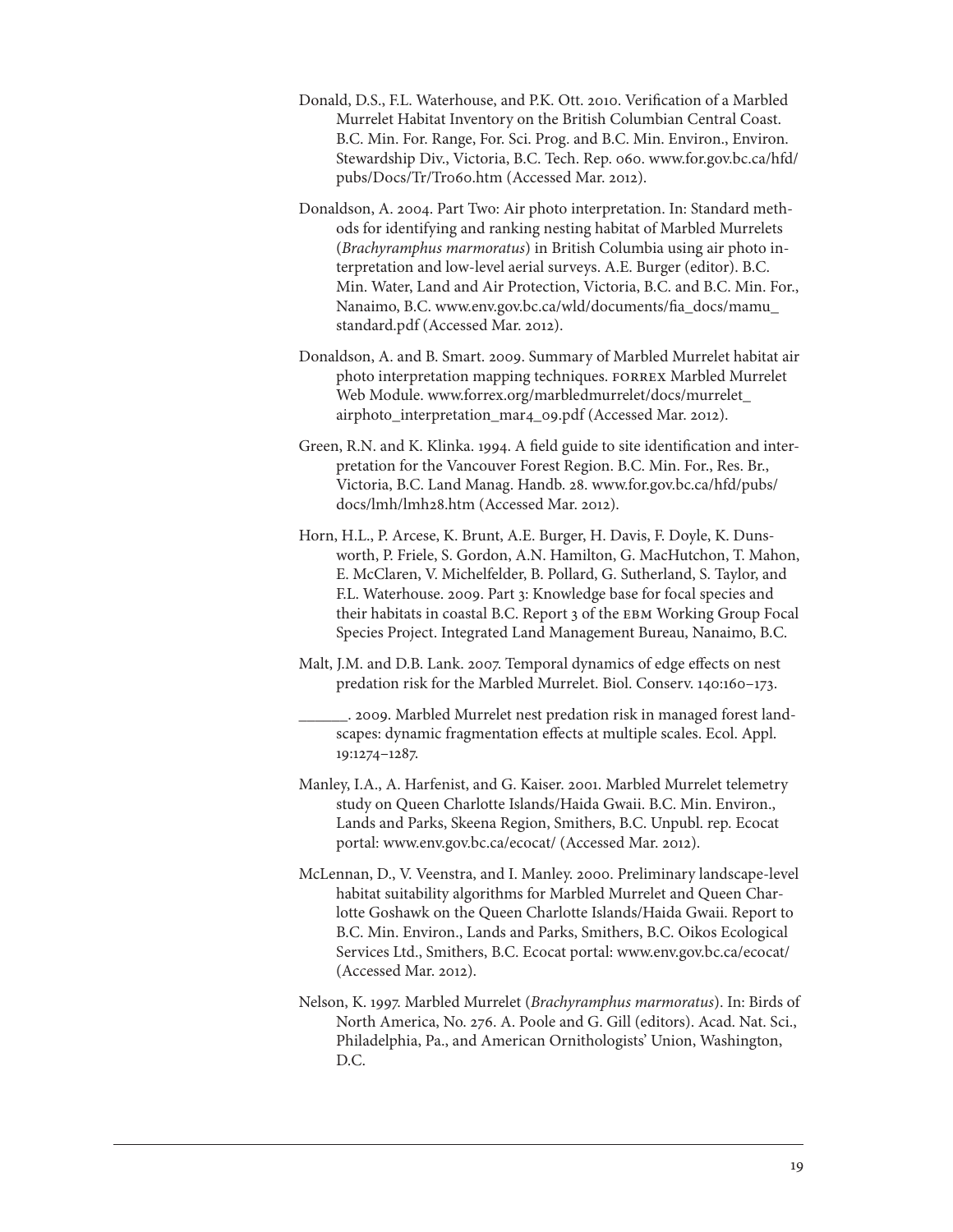- Meidinger, D. and J. Pojar (editors). 1991. Ecosystems of British Columbia. B.C. Min. For., Res. Br., Victoria, B.C. Spec. Rep. Ser. 6. www.for.gov. bc.ca/hfd/pubs/Docs/Srs/SRseries.htm (Accessed Mar. 2012).
- Piatt, J.F., K.J. Kuletz, A.E. Burger, S.A. Hatch, V.L. Friesen, T.P. Birt, M.L. Arimitsu, G.S. Drew, A.M.A. Harding, and K.S. Bixler. 2006. Status review of the Marbled Murrelet (*Brachyramphus marmoratus*) in Alaska and British Columbia: U.S. Geological Survey Open-File Report 2006-387. http://pubs.usgs.gov/of/2006/387/ (Accessed Mar. 202).
- Province of British Columbia. 2007. Haida Gwaii strategic land use agreement between the indigenous people of Haida Gwaii as represented by the Council of the Haida Nation (the "Haida") and the Province of British Columbia (the "Province") as represented by the Ministry of Agriculture and Lands. www.ilmb.gov.bc.ca/slrp/lrmp/nanaimo/ haidagwaii/index.html (Accessed Mar. 2012).
	- \_\_\_\_\_\_. 200. Haida Gwaii Land Use Objectives Order. www.ilmb.gov.bc.ca/ slrp/lrmp/nanaimo/haidagwaii/index.html (Accessed Mar. 2012).

SAS Institute Inc. 2004. SAS OnlineDoc® 9..3. SAS Institute Inc., Cary, N.C.

\_\_\_\_\_\_. 2007. JMP statistics and graphics guide. SAS Institute Inc., Cary, N.C.

- Tripp, T. 200. A synopsis of Marbled Murrelet habitat suitability models in BC. Unpubl. rep. to B.C. Min. Water, Land and Air Protection, Habitat Br., Victoria, B.C.
- Waterhouse, F.L., R. Bradley, J. Markila, F. Cooke, and L. Lougheed. 2002. Use of airphotos to identify, describe, and manage forest structure of Marbled Murrelet nesting habitat at a coastal British Columbia site. B.C. Min. For., Vancouver Forest Region, Nanaimo, B.C. For. Res. Tech. Rep. TR-06. www.for.gov.bc.ca/rco/research/wildpub.htm (Accessed Mar. 2012).
- Waterhouse, F.L., A.E. Burger, A. Cober, A. Donaldson, and P.K. Ott. 2007. Assessing habitat quality of Marbled Murrelet nest sites on the Queen Charlotte Islands/Haida Gwaii, by algorithm, air photo interpretation, and aerial survey methods. B.C. Min. For. and Range, Res. Section, Coast For. Reg., Nanaimo, B.C. Tech. Rep. TR-035. www.for.gov.bc.ca/ rco/research/wildpub.htm (Accessed Mar. 2012).
- Waterhouse, F.L., A.E. Burger, D.B. Lank, P.K. Ott, E.A. Krebs, and N. Parker. 2009. Using the low-level aerial survey method to identify Marbled Murrelet nesting habitat. BC J. Ecosyst. Manag. 10:80-96. www.forrex. org/publications/jem/ISS50/vol10\_no1\_art8.pdf (Accessed Mar. 2012).
- Waterhouse, F.L., A.E. Burger, P.K. Ott, A. Donaldson, and D.B. Lank. 200. Does interpretation of Marbled Murrelet nesting habitat change with different classification methods? BC J. Ecosyst. Manag. 10:20-34. www. forrex.org/publications/jem/ISS52/vol10\_no3\_art4.pdf (Accessed Mar. 202).